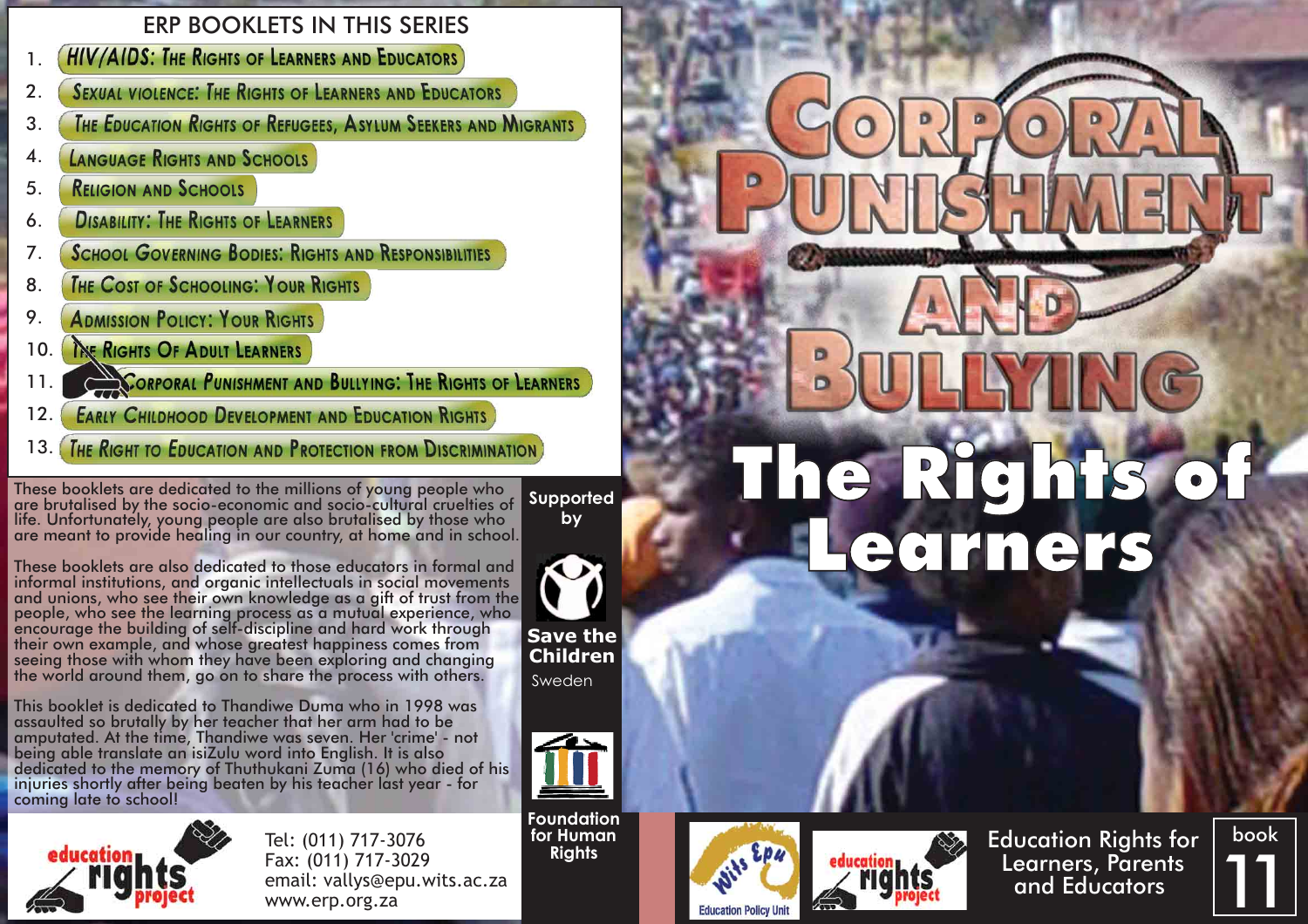

# **Corporal Punishment and Bullying: The Rights of Learners**

Salim Vally

Editor: Brian Ramadiro

layout & design by Red nicolas@red.org.za

We have attempted to ensure that the information in these booklets is accurate up to the time of publication-June 2005. Policies, laws and regulations change. Please contact the ERP for regular updates. All of these booklets are being translated into isiZulu, Sesotho and refugee rights will be translated into French and Portuguese as well. Nonprofit organisations are welcome to reproduce them. Suggestions for improvements are appreciated. Please acknowledge the Education Rights Project if you intend using this material.

Thanks to the Foundation for Human Rights, Save the Children Sweden, the Royal Netherlands Embassy and the Swedish International Development Agency for supporting this initiative.

# THE STRUGGLE FOR FREE,

THE STRUGGLE FOR FREE **JAUTY PUBLIC EDUCATION CONTINUES**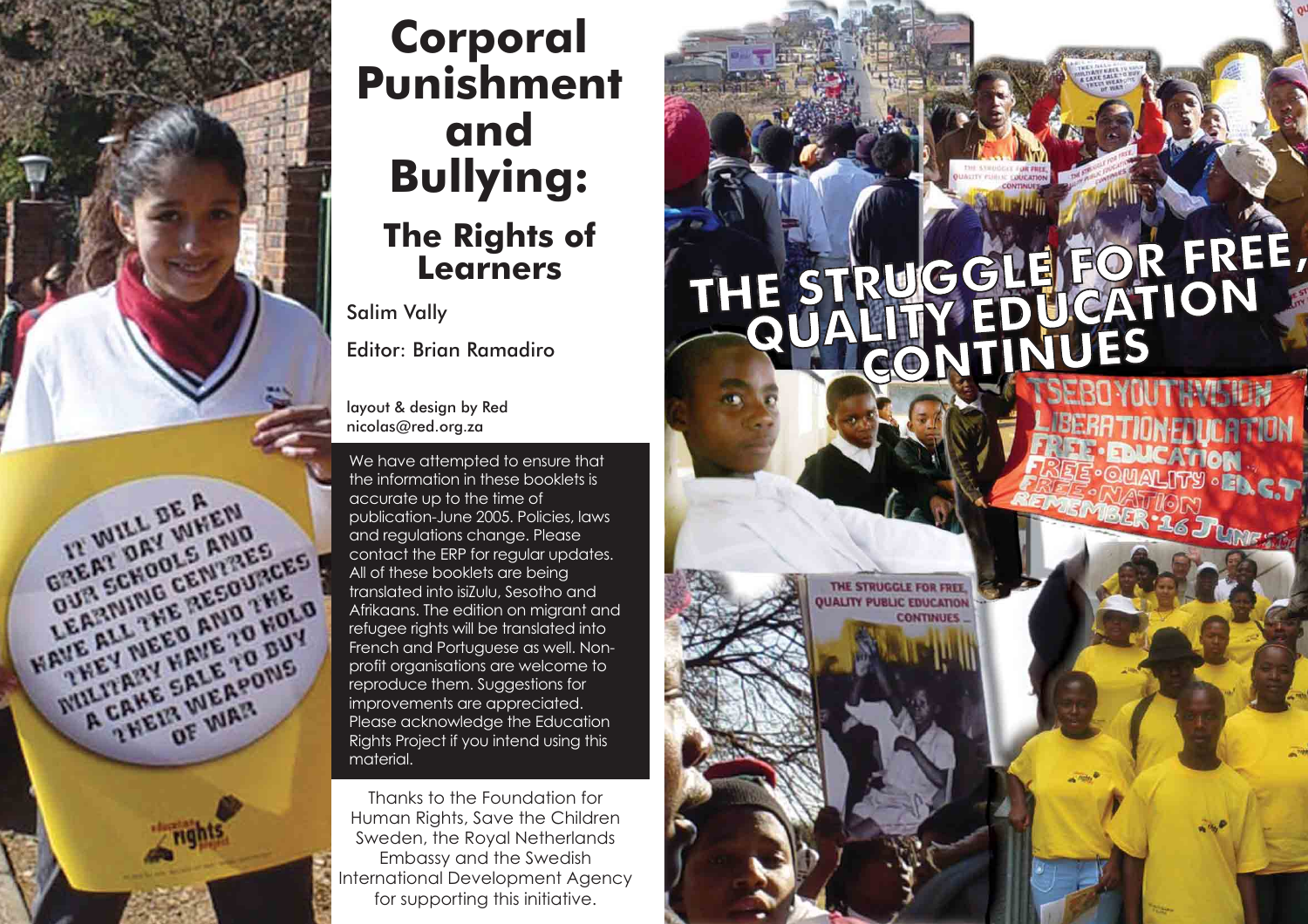# **CONTENTS**

|                                                                                 | page |
|---------------------------------------------------------------------------------|------|
| 1. INTRODUCTION                                                                 |      |
| 2. WHAT IS CORPORAL PUNISHMENT?                                                 | 2    |
| 3. WHAT IS THE DIFFERENCE BETWEEN PUNISHMENT AND DISCIPLINE?                    | 3    |
| 4. WHAT IS BULLYING?                                                            | 4    |
| 5. HOW IS CORPORAL PUNISHMENT LINKED TO OUR HISTORY?                            | 7    |
| 6. Why Does Corporal Punishment Continue to be<br>PRACTICED IN OUR CLASSROOMS?  | 8    |
| 7. What Does the Law Say about Corporal Punishment?                             | 11   |
| 8. COMMON ARGUMENTS JUSTIFYING CORPORAL PUNISHMENT                              | 13   |
| 9. ARE THERE ALTERNATIVES TO CORPORAL PUNISHMENT?                               | 17   |
| 10. HELPFUL BOOKS AND WEBSITES ON ALTERNATIVES<br><b>TO CORPORAL PUNISHMENT</b> | 20   |
| 11. USEFUL ORGANISATIONS                                                        | 21   |
| 12. MODEL QUESTIONNAIRE ABOUT SCHOOL BULLYING                                   | 23   |
| 13. MODEL HIGH SCHOOL BULLYING POLICY                                           | 25   |
| 14. Word List                                                                   | 26   |
| 15. QUOTES                                                                      | 27   |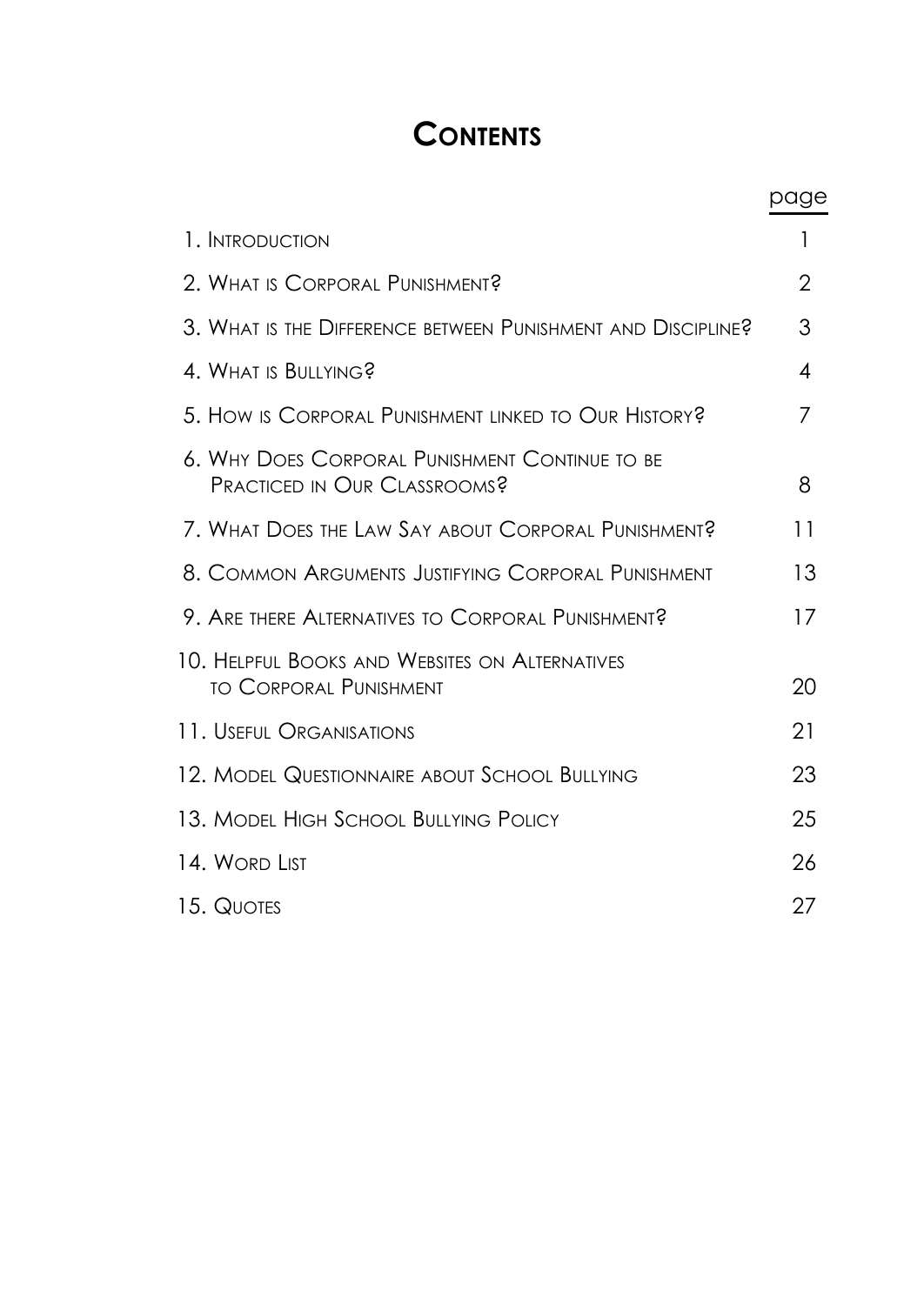# **INTRODUCTION oneone**

Hundreds of thousands of young people in our country were legally beaten every year in homes, schools and in prisons. Although this practice is no longer legal in schools, prisons or foster homes, it nonetheless continues. Over the past two years the Education Rights Project has received many reports of the physical and emotional abuse of learners. In some extreme cases learners have been disabled and even killed as a result of physical punishment. Others have dropped-out of school because of humiliating forms of punishment.

While some educators have found creative non-violent ways to approach classroom discipline, others struggle to find effective solutions. Some educators and parents believe that learners have too many rights and that they have become less respectful and more disruptive because of the ending of physical punishment.

Besides the physical punishment given to learners by educators and parents, some learners also bully. This booklet therefore examines the physical and emotional or psychological abuse of learners as well as the problem of bullying.

This booklet explains why physical and humiliating punishment negatively affects discipline, teaching, and learning. We believe that discipline is possible without force and violence.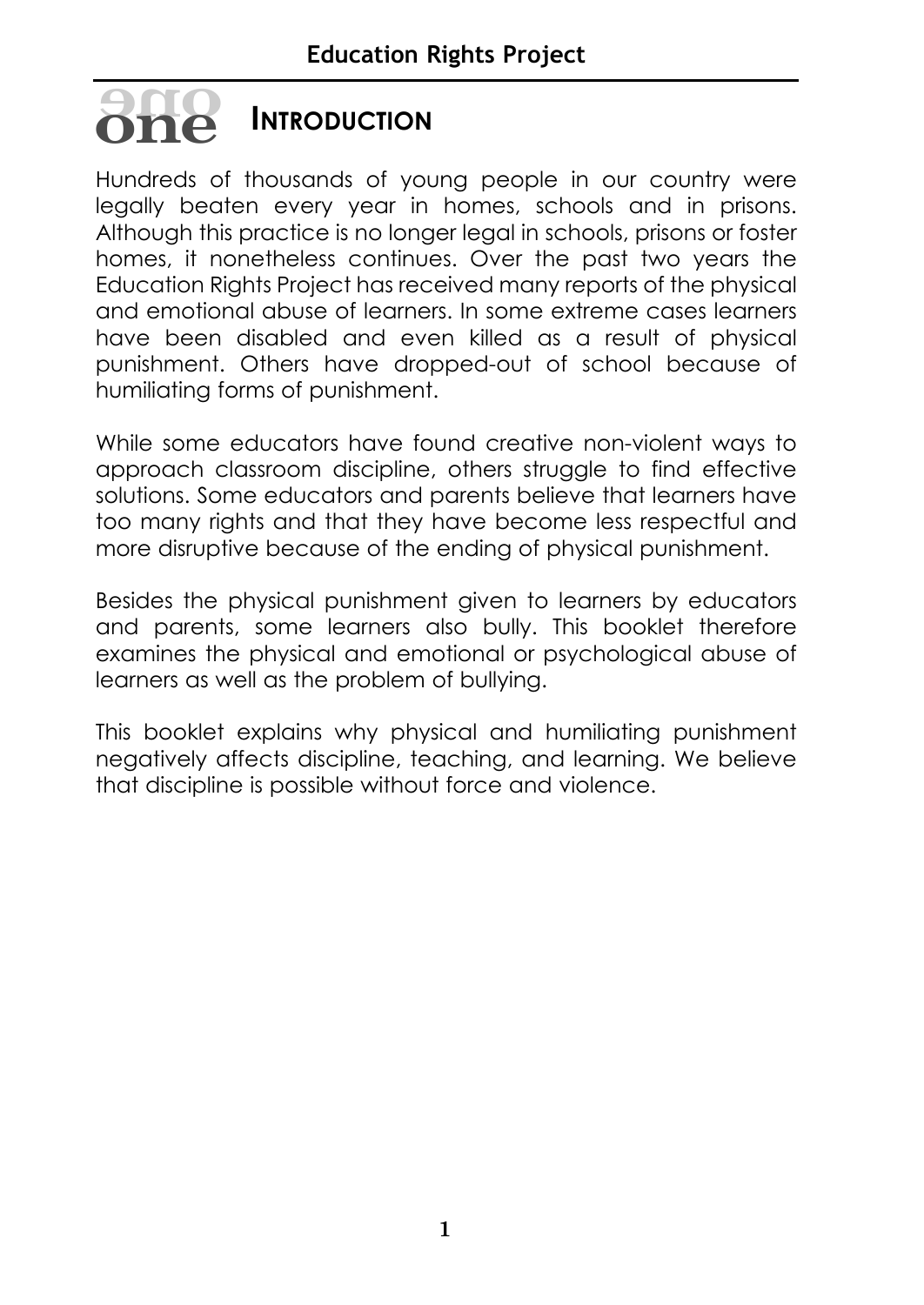

# **WHAT IS CORPORAL PUNISHMENT?**

#### **Physical Punishment**

This is a deliberate act that causes pain or physical discomfort in order to punish someone. Corporal or physical punishment can take many forms, including hitting with a hand or an object (such as a cane, belt, whip, shoe or ruler) slapping, kicking, shaking, burning, pinching or pulling hair; forcing someone to stand in an uncomfortable and undignified position; denying or restricting someone's use of the toilet; denying meals, drink, heat and shelter as a form of punishment; forcing someone to do excessive exercise.

These forms of punishment very often leave learners with bruises and cuts, in some case they suffer broken bones, knocked-out teeth and internal injuries. Every year in our schools some children are left permanently disfigured, disabled or even dead.

#### **Humiliating or Degrading Punishment**

Some educators have replaced physical punishment with methods of degrading or humiliating punishment. This takes different forms such as verbal abuse, ridicule, isolation, or ignoring learners. For example, ERP members were told that an educator in an overcrowded classroom in Katlehong came up with the following form of punishment: She made a young boy take off his underpants, put them on his head, and walk around the school while other learners were encouraged to say bad thing about the boy. Another educator forced a learner to wear a sign that read 'I am bad' throughout the day.

These strategies, based on humiliation and the removal of selfrespect are not effective alternatives to physical punishment. Some young people who are stripped of their self-respect and selfesteem become violent, others become sad and withdrawn.

The following views of older female learners shows how humiliation, shame and the loss of confidence partly lead to them leaving school: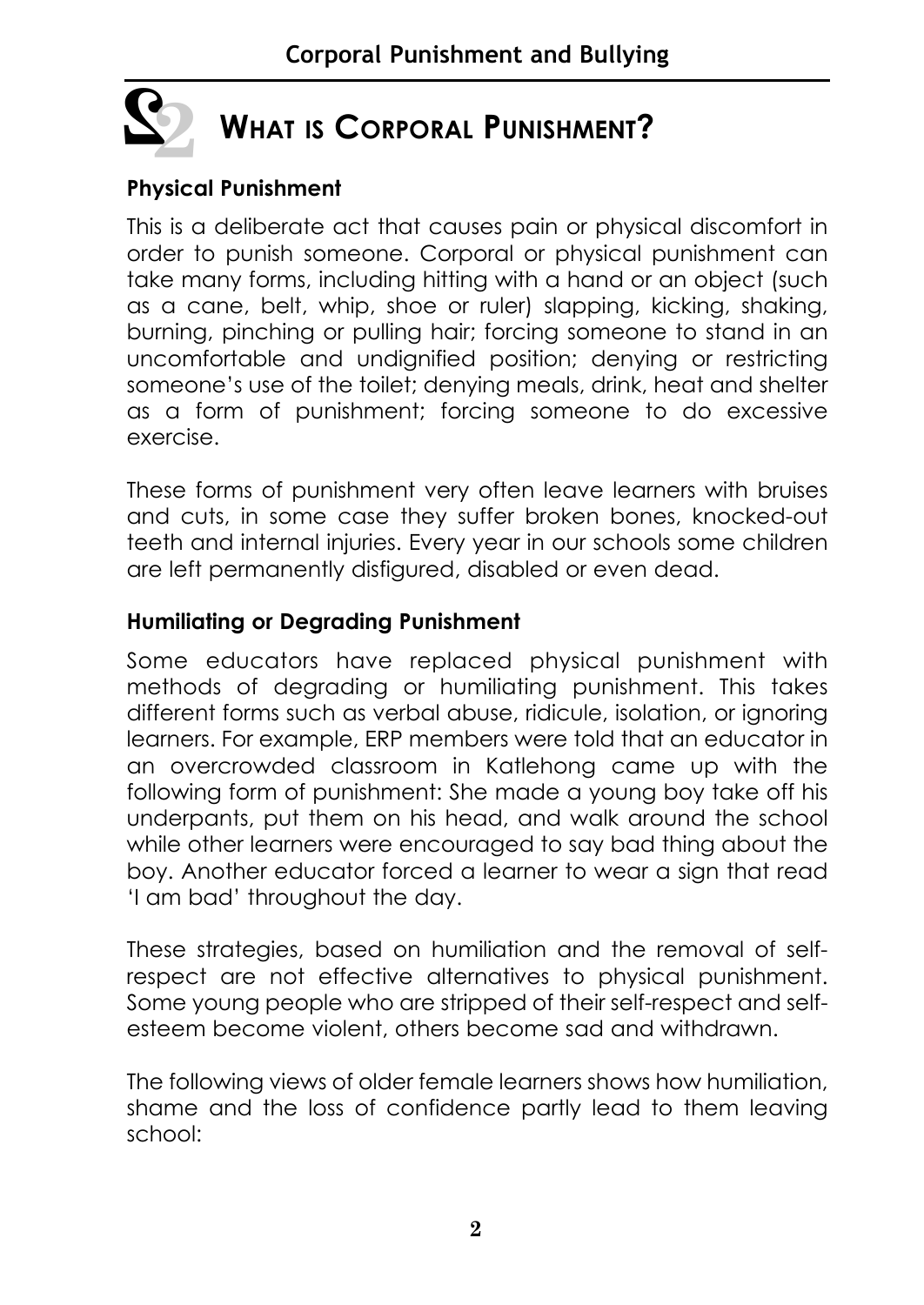*I used to fight with my teacher. She was not treating me like other students. She used to beat me and said to me, when I grow up I am going to be a witch. She used to write bad things in my books and she used to say to me, "you stupid girl, I am not going to mark your books and I hate you, you are ugly.*

*…My maths teacher was not treating me in a nice way. The treatment was not OK. She used to say to me, 'I am a stupid girl', I am going to fail at the end of the year.*

*[The worst thing that happened at school was a] teacher who accused me of liking/loving men. She is always on my case and always invites others to be on my case too.*

*They said I am a slow learner, they said I should go to a mental handicapped school.*

# **WHAT IS THE DIFFERENCE BETWEEN PUNISHMENT AND DISCIPLINE?** *"* **threethree**

Many mistakenly equate 'punishment' with 'discipline'. Disciplined behaviour means ways of behaving that show respect and responsibility. Self-discipline means achieving disciplined behaviour through one's own efforts rather than through external monitoring or force. Punishment does not promote self-discipline. It only stops misbehaviour for that moment. Punishment may fulfill a short-term goal, but actually interferes with the accomplishment of the long-term goal of self-control.

The following table allows you to think of differences between punishment and discipline: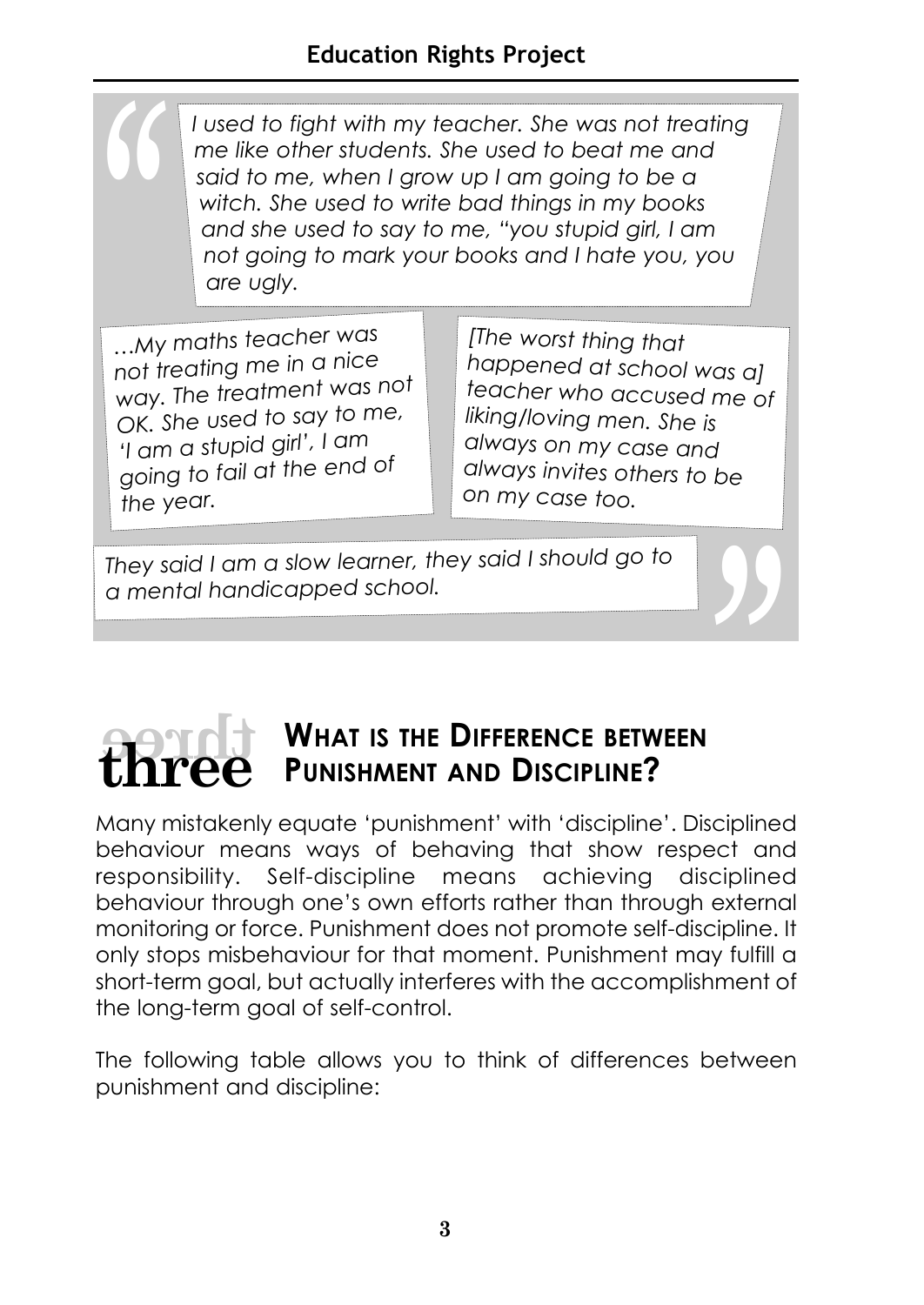#### **Corporal Punishment and Bullying**

| <b>Punishment</b>                                                                                                                                                                          | <b>Discipline</b>                        |
|--------------------------------------------------------------------------------------------------------------------------------------------------------------------------------------------|------------------------------------------|
| Emphasises what a child<br>should not do                                                                                                                                                   | Emphasises what a child<br>should do     |
| Is a one time occurrence                                                                                                                                                                   | Is an ongoing process                    |
| Insists on obedience                                                                                                                                                                       | Sets an example to follow                |
| Undermines independence                                                                                                                                                                    | Leads to self control                    |
| Is an adult release and about<br>their power. It is also often<br>about displaced anger. This is<br>when adults are angry about<br>something else but take their<br>anger out on children. | Helps children change                    |
| Is negative                                                                                                                                                                                | Is positive                              |
| Makes children behave                                                                                                                                                                      | Accepts child's need to assert<br>self   |
| Thinks for child                                                                                                                                                                           | Encourages child's ability to<br>think   |
| Defeats self esteem                                                                                                                                                                        | Encourages self-esteem                   |
| Condemns misbehaviour                                                                                                                                                                      | Encourages self disciplined<br>behaviour |

# $\frac{4}{\sqrt{2}}$

# **WHAT IS BULLYING?**

Bullying is a deliberate act of aggression or manipulation by one or more people against another person or people. It is an abuse of power by those carrying out the bullying. In this sense it is not any different from corporal or psychological punishment. While educators can also bully it is usually spoken of in instances between learners.

Bullying can be non-physical or physical. Non-physical or verbal bullying could include name calling, racist remarks, sexually abusive or racially abusive language, threats of violence, taking someone's lunch or things, abusive telephone calls or letters, and spreading spiteful or malicious rumours.

Bullying can also be non-verbal including rude hand and facial signals and purposefully excluding or isolating someone. Often the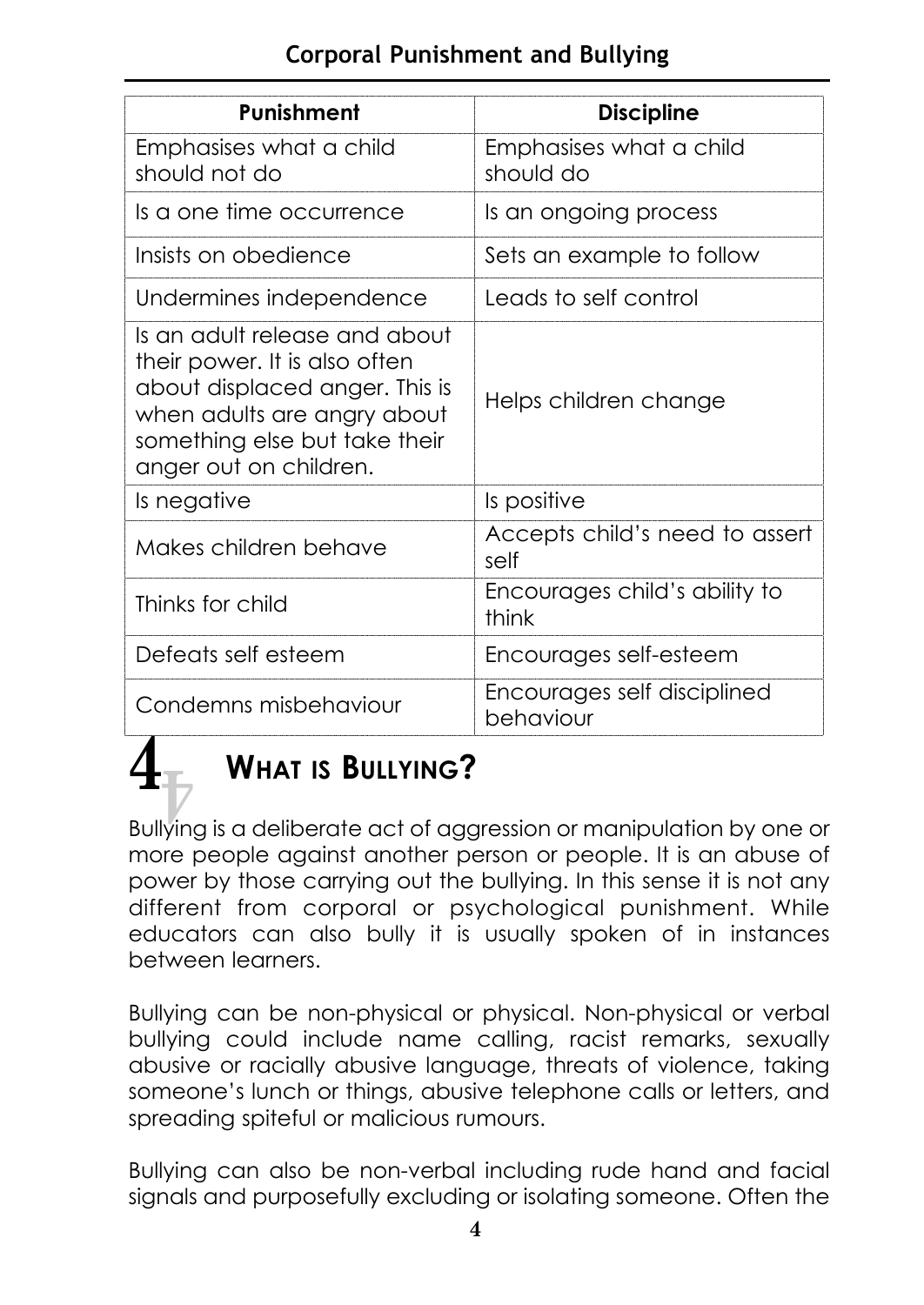#### **Education Rights Project**

targets of the bully are those learners who are different from others, children who, for example, are overweight, children with disabilities and young people with a different sexual orientation. A learner who is bullying may say that he or she is 'only teasing'. The table below shows the difference between 'teasing' and 'bullying':

| Teasing                                                                                                                               | <b>Bullying</b>                                                                                                                                  |
|---------------------------------------------------------------------------------------------------------------------------------------|--------------------------------------------------------------------------------------------------------------------------------------------------|
| Being made fun of in a good-<br>humoured way.                                                                                         | Teasing can get worse and<br>become bullying.                                                                                                    |
| Usually done by somebody<br>who cares.                                                                                                | Bullying is one-sided (the same<br>person is always being made<br>fun of).                                                                       |
| Everyone has a turn to tease<br>(self/others).                                                                                        | Bullies want to show how<br>powerful they are by hurting<br>others, by taking their things or<br>making them do things they<br>don't want to do. |
| If the 'victim' is upset or hurt,<br>the feelings don't last and the<br>teasers will stop, as they did<br>not mean to hurt the other. | Bullies don't stop.                                                                                                                              |

#### **Case 1**

Thabo, 14 years old is average in many ways: average in height, weight and average academically. He is different though in the way he talks and moves. Many o<sup>f</sup> Thabo's fellow learners think he is gay. Thabo has been bullied since he started high school and is often beaten up. He does not fight back. Some of the educators treat him as if he brings his victimisation on himself.

One day, Thabo was reading when two boys came to him. One of the boys pinched him hard. Thabo pulled away. The boy then patte<sup>d</sup> him on the head and said, "ag shame, cry baby, sorry mummy isn't here to blow your moffie nose." The other boy laughs. They then take Thabo's book and start making remarks like, "What are you reading, you fag?" they then push him around while other learners look on without doing anything.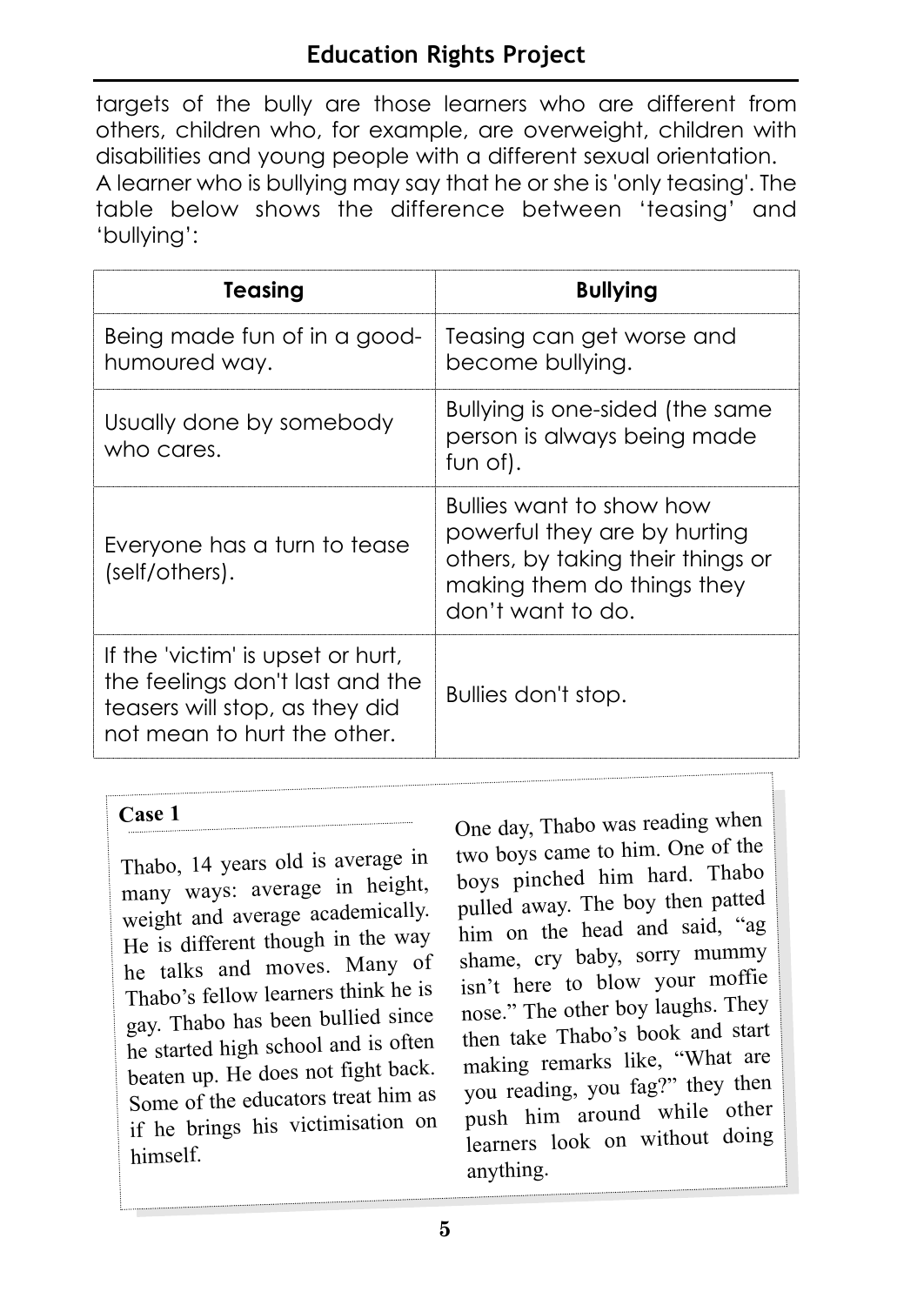#### **COMMENT**

The school does not stop the behaviour of these learners. Educators notice the harassment Thabo faces and some directly, while others indirectly encourage the behaviour. There is clearly a sense of *homophobia\** in this school. This school is not a safe place for Thabo.

#### **Case 2**

Fatima is 12 years old. She is creative and intelligent but is quiet and withdrawn. Her school is in a middle class area. Many of her fellow learners' parents can afford buying their children brand name clothes, cell-phones and electronic gadgets. Fatima's parents cannot afford these things.

One day, she is sitting in the <sup>p</sup>layground by herself. Four girls from her class led by a popular girl Amina come up to her, "You can't sit here this is our area," Amina says. They push Fatima aside, purposely ignoring her as they do so and start to chalk in hopscotch squares.

"Can I play?" asks Fatima. "No, you dress funny and are too ugly to <sup>p</sup>lay with us," replies Amina in a sweet voice. She seems to be joking and all the girls, including Fatima, giggle.

Amina invites Fatima to watch a video at Anna's house after school. Fatima is not sure but wants to be accepted. At Anna's house the door is not opened but Fatima sees the curtain moving. Her heart sinks and she walks home. She receives a phone call and the voice at the other end says, "Weirdo, un-cool freak" and then hangs up.

#### **COMMENT**

Although not physically abused, Fatima is still a victim of bullying. It is manipulative, controlling and cruel, and could have as negative an effect on Fatima as the previous case had on Thabo.

Bullying should be taken seriously as it makes the learner depressed, anxious and fearful. Schoolwork of those who are bullied will suffer and a climate of oppression will be created in the whole school. Bullying could also lead to dropping out and can also in serious cases contribute to suicide.

<sup>\*</sup> Words in italics are explained in a word list at the end of this booklet.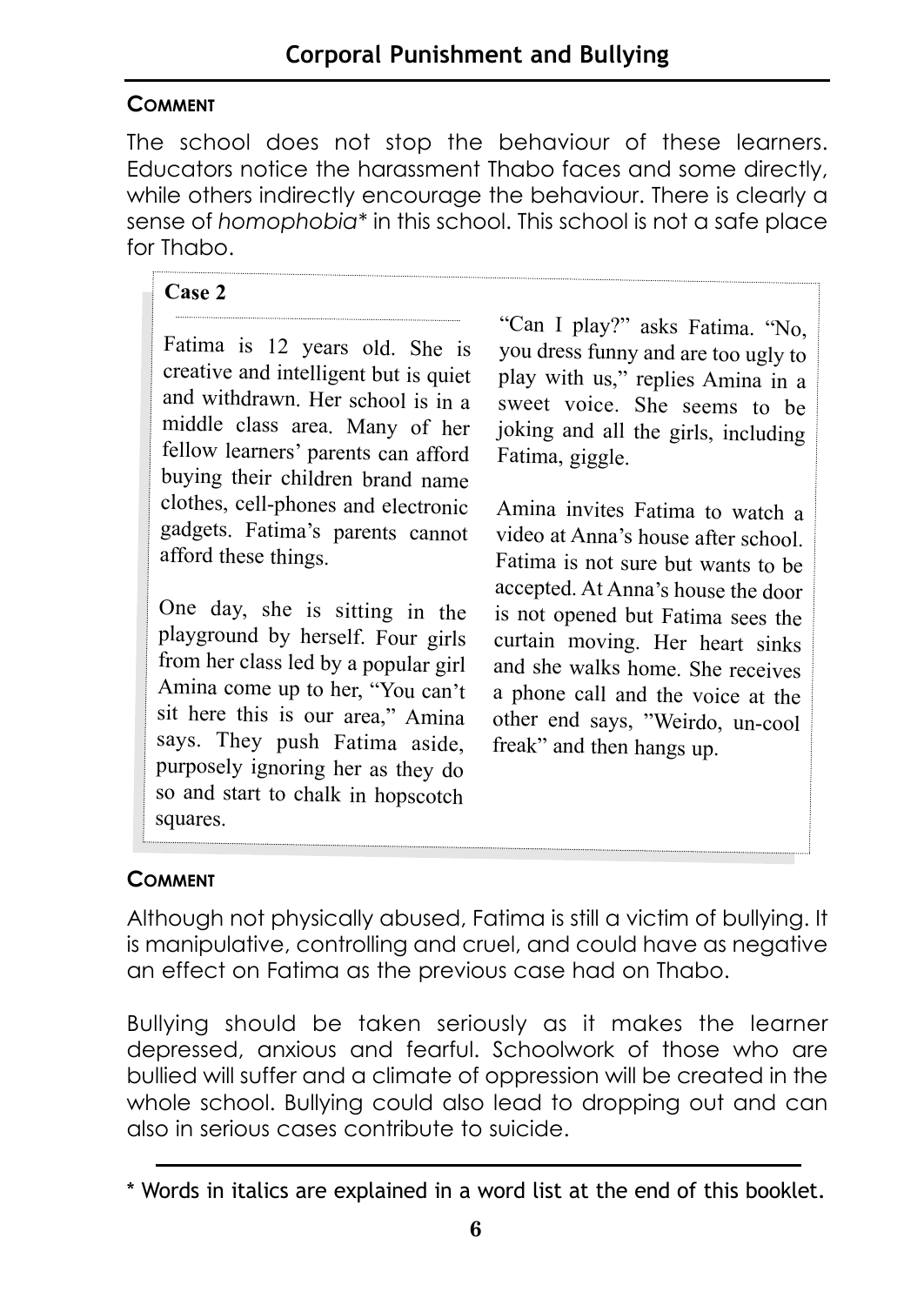Bullies also need help. A school policy on bullying needs to be created with learners, educators and parents. This should be made a part of the school code of conduct. Very often those who are bullied are afraid to speak out.

**At the end of this booklet there is a useful questionnaire to help in understanding the kind and the extent of bullying in your school. This is important so that the school can plan suitable policies and programmes. This survey could give the school information about who bullies, where it happens, when and how often as well as the types of bullying. The questionnaire is a guide and you could adapt it to suit the conditions at your school. After the questionnaire there is also a model school anti-bullying policy for staff.**

# **five five**

# **HOW IS CORPORAL PUNISHMENT LINKED TO OUR HISTORY?**

Corporal punishment has been practiced in South Africa for centuries. The history of slavery, colonialism and apartheid is also the history of the whip, the lash and the sjambok.

During the apartheid years, corporal punishment was used widely in classrooms. Whipping was also the most common form of punishment handed down by the legal system for young offenders. Every year, until 1994, an average of 40,000 young people were whipped in our country.

The apartheid education system was based on a violent, antidemocratic and *authoritarian philosophy*. Young black South Africans were not considered capable of becoming critical and responsible citizens. Instead, they were 'educated' to become obedient 'low-wage' workers and servants in a racist capitalist system. White children were also 'educated' to become masters and owners instead of critical thinkers.

During the apartheid years the system of 'Bantu Education' and 'Christian National Education' was designed to support apartheid by schooling children to become passive citizens who would accept authority unquestioningly.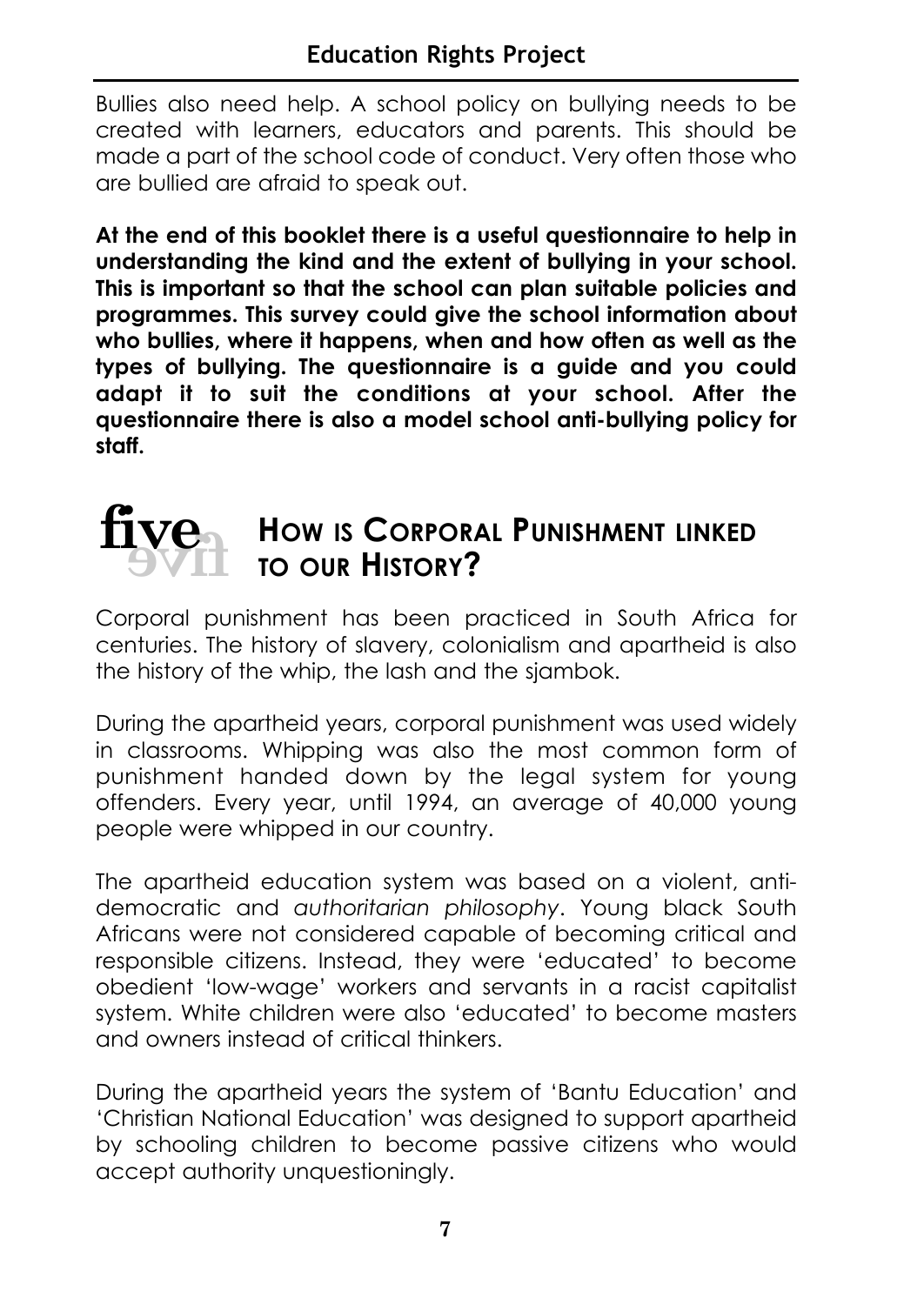Educators were encouraged to use the cane during this period as a way of keeping control and dealing with those who stepped out of line. Beating children was simply taken for granted in a society so familiar with violence. Over time, many educators and parents came to believe deeply in the usefulness of corporal punishment. Along the way, the practice of corporal punishment became deeply woven into the fabric of our society.

The abolition of corporal punishment in our schools was one of the demands of the student organisations that emerged after the 1976 student uprising. At the same time, international thinking about corporal punishment began to change. Increasingly, research showed a direct link between corporal violence and levels of violence in society.

#### **WHY DOES CORPORAL PUNISHMENT CONTINUE TO BE PRACTICED IN OUR CLASSROOMS? 6 6**

Factors such as poverty, unemployment and inequality contribute to the legacy of violence, which spills over into the school.

We live in a violent society, built on a violent past. Violence reaches the core of our society. Violence has been built into relations of power (male-female, boss-worker, teacher-learner). When children are punished at home, when classrooms are large, educators few and over-worked, and when there are few support services, making disciplined classroom life possible without corporal punishment, is a big challenge for many educators.

Still, the foundations of a culture of human rights and democratic participation can be established at school level.

#### **Learning Obstacles and Social Challenges**

Corporal punishment often hides the 'heart of the problem'. Those who have studied children's behaviour in school conclude that the majority of disciplinary problems are rooted in practical issues related to the circumstances faced by children. These include problems at home, learning difficulties, victimisation and *trauma* as well as problems with teaching methods.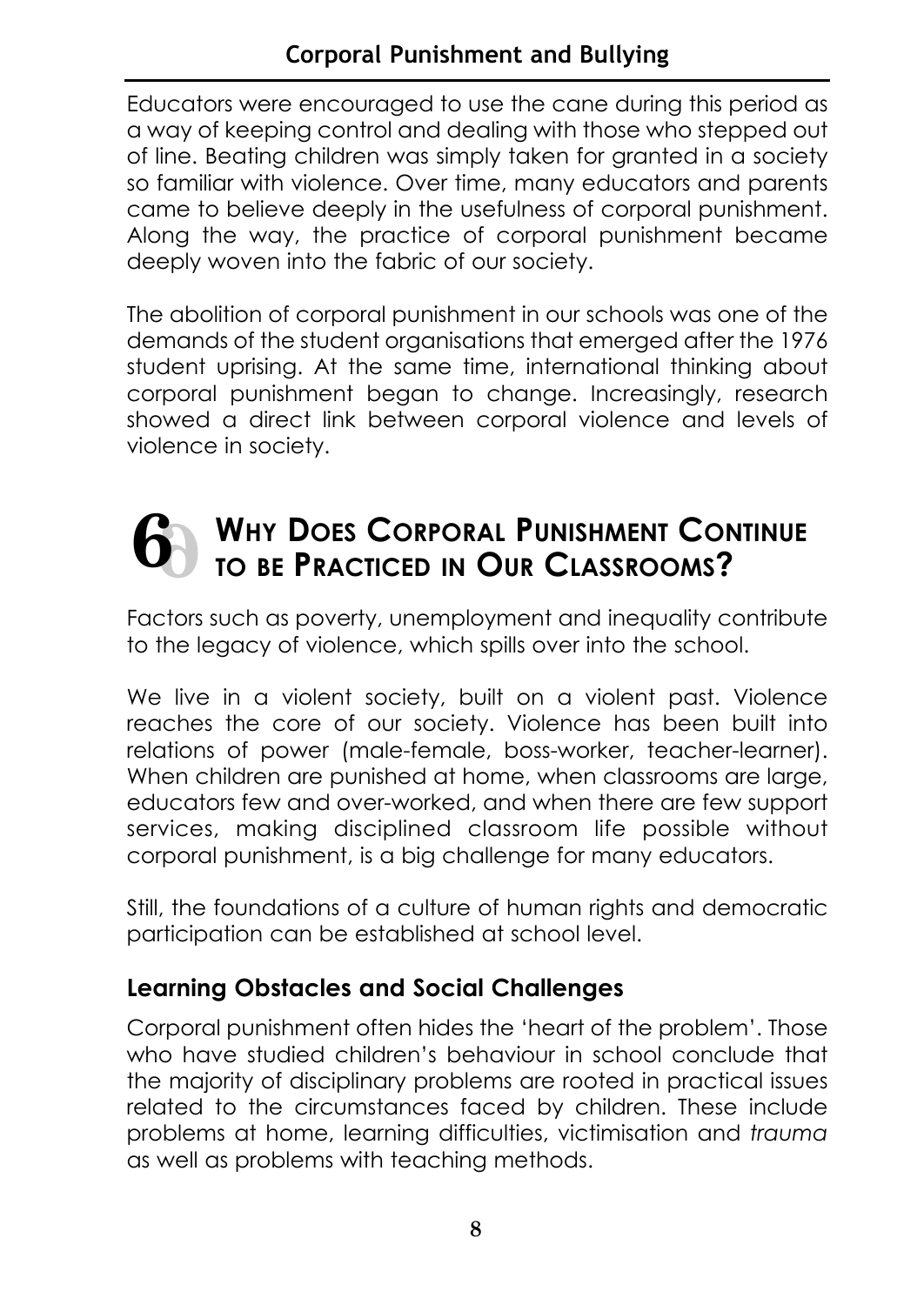| The following box lists some of these issues:                                                                 |
|---------------------------------------------------------------------------------------------------------------|
| · Poverty in the home leading to stress and tension                                                           |
| · Family conflicts between parents. Issues of death,<br>divorce and child abuse                               |
| • Violence in the community and fear for personal safety<br>in the home and on the way to and from the school |
| · Racism, sexism, ageism and other forms of discrimination                                                    |
| · Inability to cope with the physical and emotional<br>changes of adolescence                                 |
| $\cdot$ Peer pressure                                                                                         |
| $\cdot$ Feelings of alienation and isolation                                                                  |
| $\cdot$ Inadequately prepared teachers                                                                        |
| · Under-resourced schools in neglected conditions                                                             |
| · Unmet special learning needs                                                                                |

Evidence suggests that learners from poorer communities are more often the targets of corporal punishment than those who come from richer homes.

The most common reasons given by educators for the use of corporal punishment are:

- 1. Not doing homework,
- 2. Lack of punctuality and coming late to school, and
- 3. Disruptive behaviour, unruliness and not concentrating in class.

Punishing these learners instead of uncovering the reasons for seemingly ill-disciplined behaviour is not a solution. Working out strategies together with the learners to cope with these difficulties is a sensible way to encourage self-discipline through understanding the problems young people have to confront. The common links between these issues and underlying social problems are often clear as suggested in the opposite table: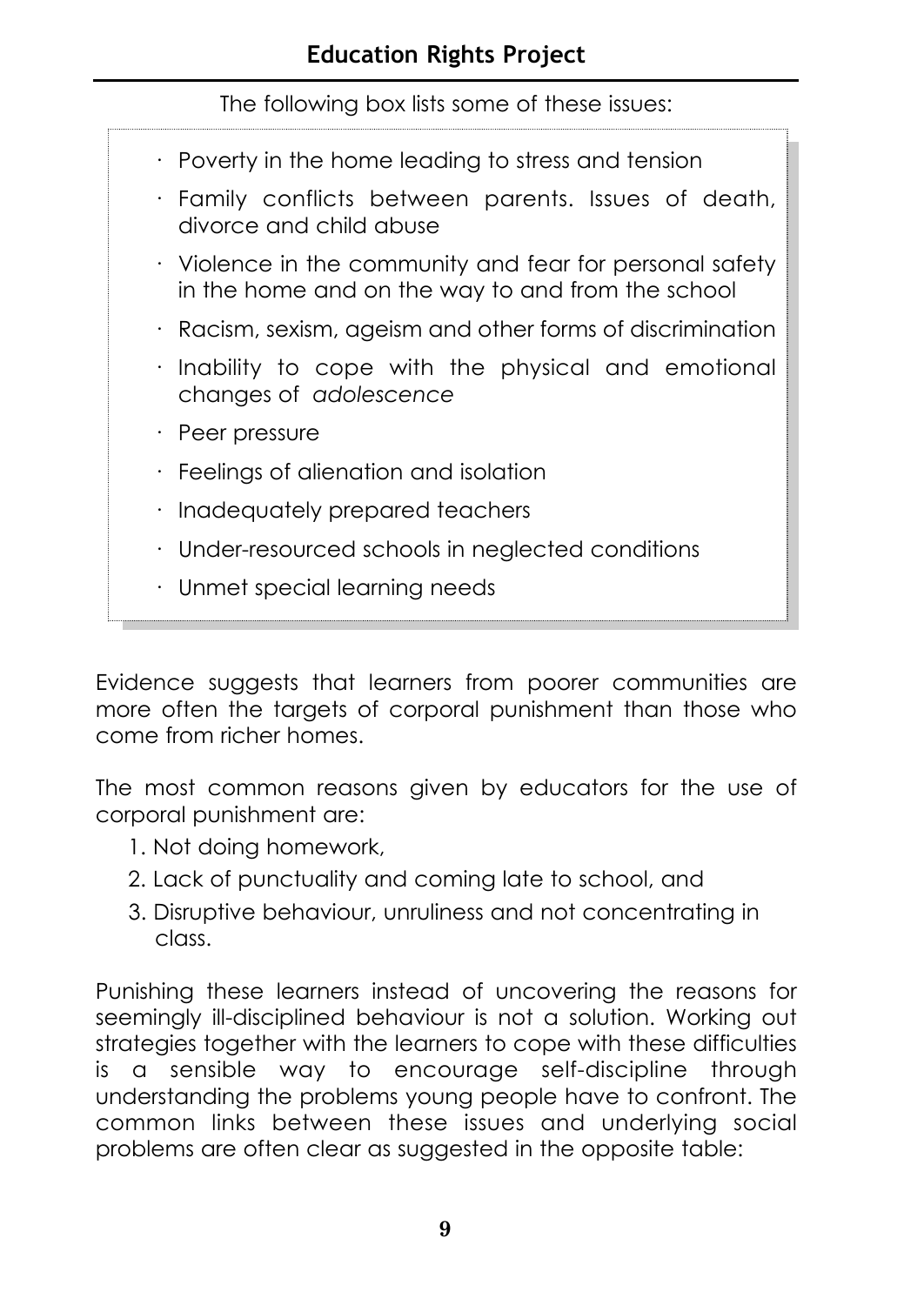| <b>Common Problem</b>                                | <b>Likely Cause</b>                                                                                                                                                                                                                                                                                                                                                                                                                                                                                                                                                                            |
|------------------------------------------------------|------------------------------------------------------------------------------------------------------------------------------------------------------------------------------------------------------------------------------------------------------------------------------------------------------------------------------------------------------------------------------------------------------------------------------------------------------------------------------------------------------------------------------------------------------------------------------------------------|
| <b>Not doing Homework</b>                            | Stressful home environment.<br>Overcrowding and noise in the<br>home. Lack of electricity and other<br>facilities. Some children have to take<br>on 'adult' responsibilities such as<br>raising other children; working to<br>generate income for the household.<br>All of this undermines children's<br>ability to find the time and space for<br>schoolwork.                                                                                                                                                                                                                                 |
| Lack of Punctuality.<br><b>Coming late to school</b> | Irregular public transport. The cost of<br>transport is one of the biggest costs<br>of schooling and often stops learners<br>from coming to school. Some young<br>children have to look after their<br>siblings because there are either no<br>adult parent figures, or because the<br>parents are migrant workers, have to<br>leave very early for work or are sick.<br>Hundreds of thousands of children in<br>our country have lost their parents<br>because of HIV/AIDS. The pressure of<br>caring for young children in the<br>morning results in some learners<br>being late for school. |
| Not concentrating in<br>class                        | This might be because of problems<br>related to hearing, vision, language,<br>teaching methods or even hunger.<br>Disruptive behaviour is also often a<br>clue to emotional difficulties a child<br>might have.                                                                                                                                                                                                                                                                                                                                                                                |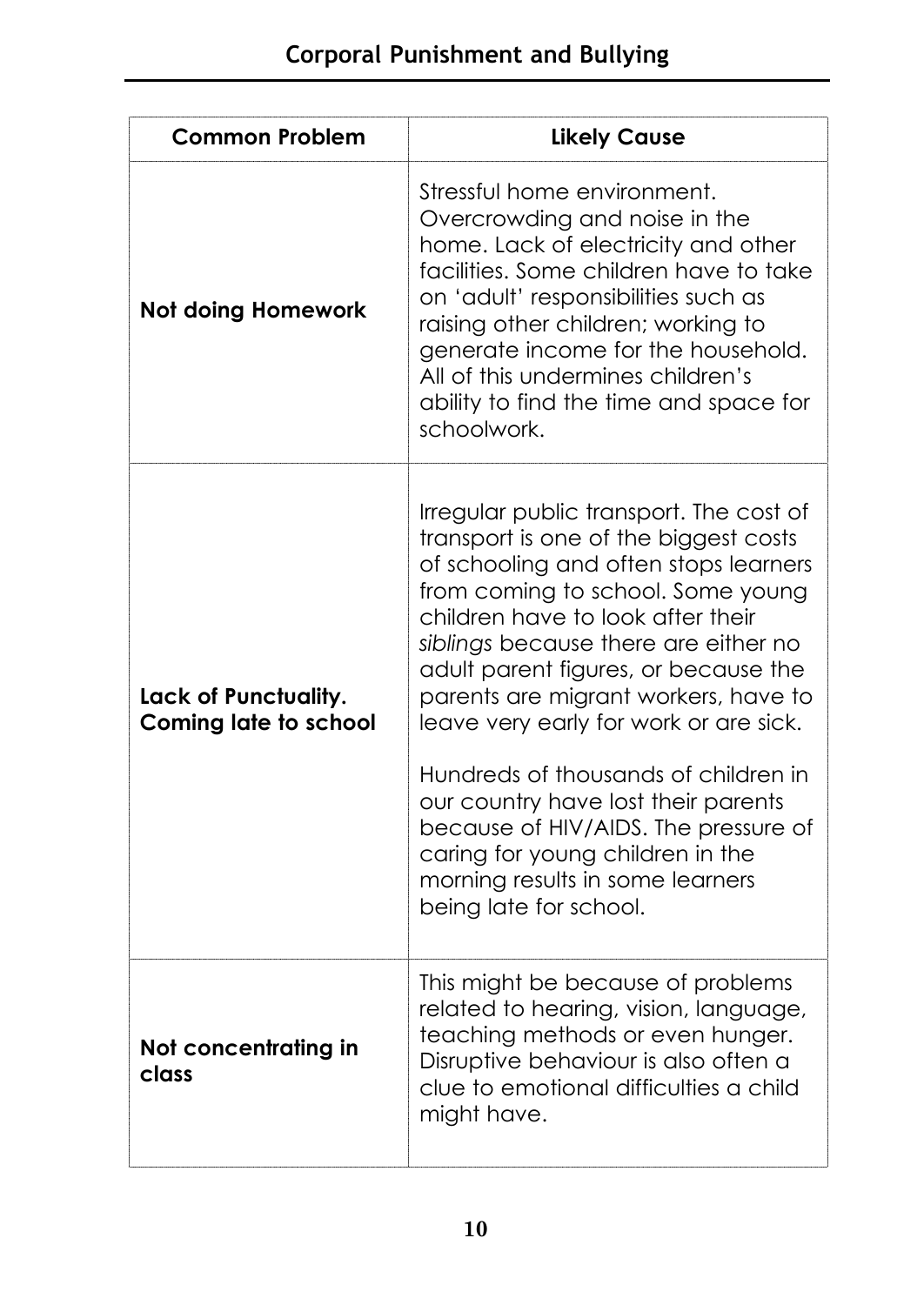## **WHAT DOES THE LAW SAY ABOUT EXPORAL WHAT DOES THE LAW SAY**<br> **SE VEN** CORPORAL PUNISHMENT?

Since 1994, there have been several laws passed that outlaw the physical and *psychological abuse* of young people. The first case after 1994 involved the constitutionality of whipping as a sentence imposed by criminal courts. Constitutional Court Judge, Pius Langa, before finding on the matter, reviewed international cases.

In 1995 he found that judicial whipping not only violated the constitutional right to respect and personal dignity but that it is a violation of international law as well. He said that corporal punishment

*"is a practice which debases everyone involved in it…so close to the 21st century, juvenile whipping is cruel, it is inhuman and it is degrading. No compelling interest has been proved which can justify the practice. Nor has it been shown to be a significantly effective deterrent. Its effect is likely to be coarsening and degrading rather than rehabilitative."* 

In 2000, an organisation called Christian Education SA, representing close to 200 private schools took the case in support of corporal punishment to the High Court. Their view was that corporal punishment is necessary for their religion. They argued that many biblical texts spell out the 'corrective' role of corporal punishment.

Well-known tracts from the Book of Proverbs, especially, were quoted in support of the view, such as: "Spare the rod and spoil the child." The court found no religious grounds for the belief that educators have the right to use corporal punishment. Also, the judge, quoting from an example from Deuteronomy\* found that Christians themselves do not consider all the biblical guidelines on punishment to be part of modern day religious practice. Fortunately, guidelines that recommend stoning children to death

<sup>\*&#</sup>x27;…then his father and his mother shall take hold of him and bring him out to the elders of his city to the gate of his city. And they shall say to the elders of his city, "This son of ours is stubborn and rebellious; he will not obey our voice…Then all the men of his city shall stone him to death with stones."'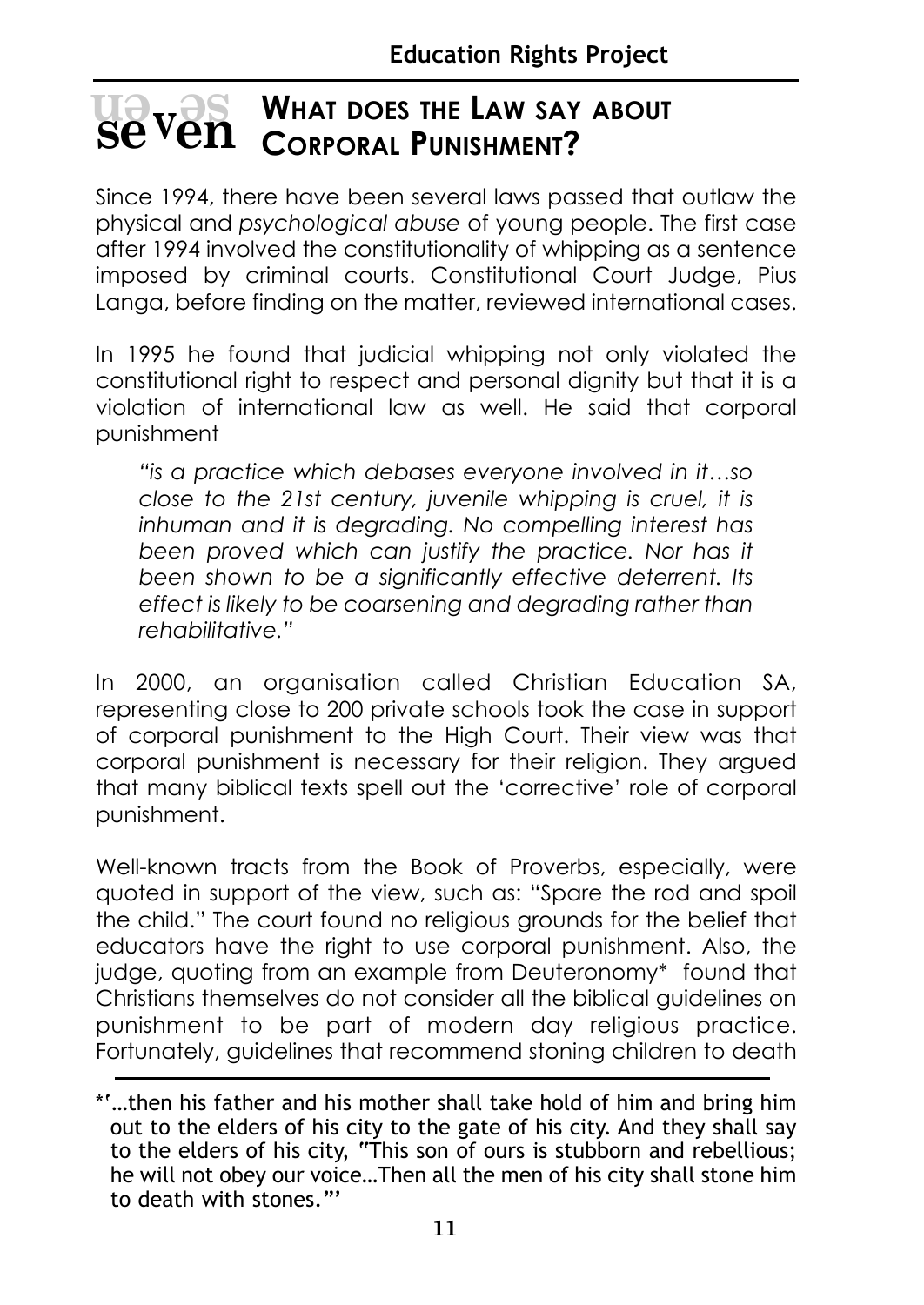are not part of religious practice in South Africa, regardless of the faith you believe in.

#### **Laws banning Corporal Punishment**

- · **The National Education Policy Act (1996)** states: "No person shall administer corporal punishment, or subject a student to psychological or physical abuse at any educational institution."
- · **The South African Schools Act (1996)** reads:
	- 1. No person may administer corporal punishment at a school to a learner.
	- 2. Any person who contravenes this is guilty of an offence, and liable on conviction to a sentence which could be imposed for assault.
- · **The Abolition of Corporal Punishment Act 33 of 1997** repealed all legislation that authorised the imposition of corporal punishment by courts, including courts convened by traditional leaders.
- · **The Regulations Promulgated under the Child Care Act 74 of 1983 were amended during 1998** to prohibit corporal punishment of children in the residential care system including children in children's homes, schools of industry and reform schools. The regulations also prohibit foster parents from using physical punishment upon children in their care.

South Africa is also a signatory to various **international laws and conventions:**

· **Article 19, Section 1 of the Convention on the Rights of the Child** pledges to "take all appropriate legislative, administrative, social and educational measures to protect the child from all forms of physical and mental violence, injury or abuse, neglect or negligent treatment, maltreatment or exploitation including sexual abuse". In relation to school discipline, it affirms, "school discipline is administered in a manner consistent with the child's human dignity and in conformity with the spirit of the Convention…The Committee on the Rights of the Child,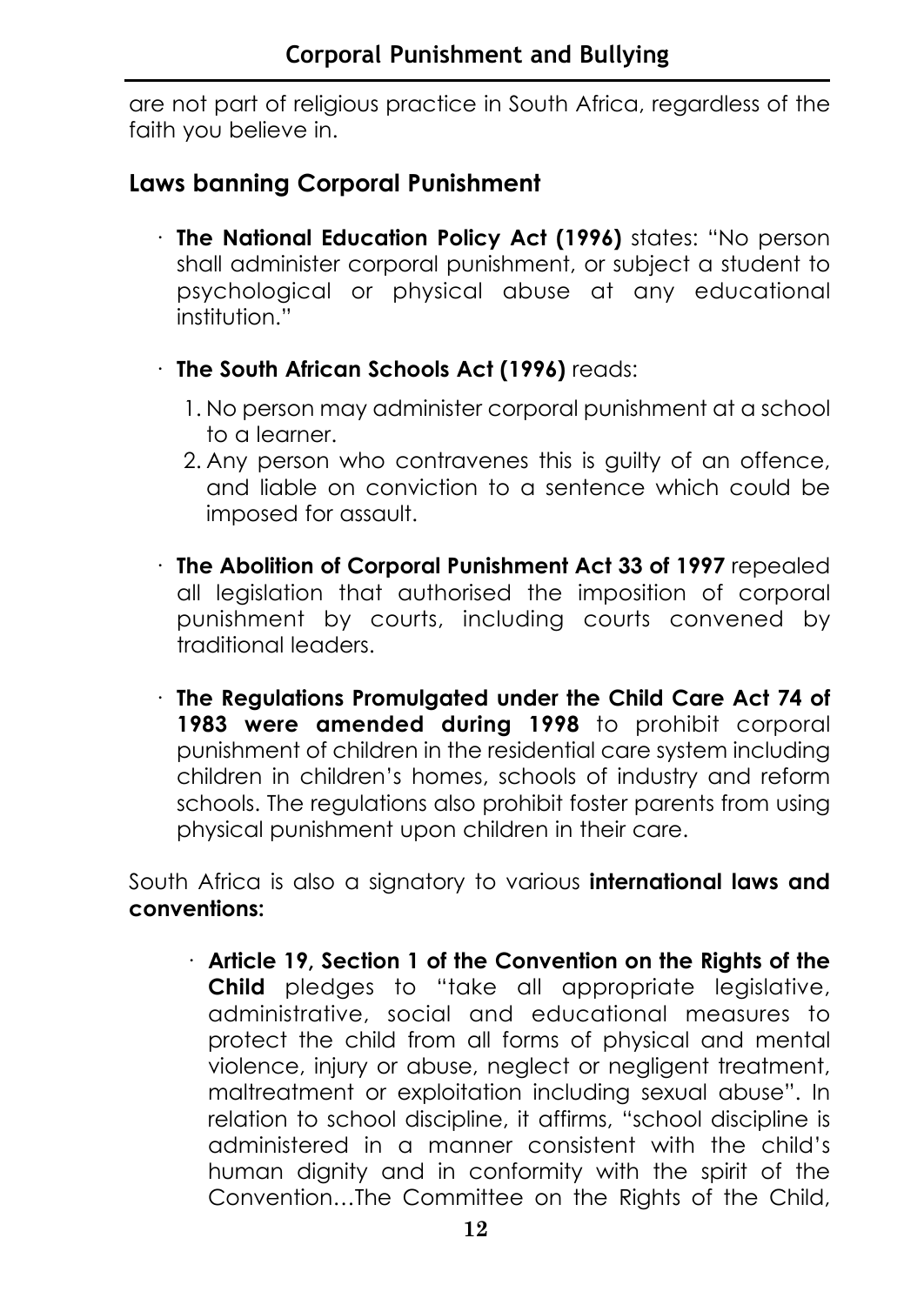monitoring the implementation, also reiterates that corporal punishment in any form is a violation of the Convention" (Article 28, Section 7).

- · **Article 16 of the African Charter on the Rights and Welfare** of the Child states: "State parties shall take specific legislative, administrative, social and educational measures to protect the child from all forms of torture, inhuman or degrading treatment and especially physical or mental injury or abuse, while in the care of a parent, legal guardian or school authority or any other person who has care of the child."
- · **Article 11.5 of the African Charter** also addresses the issue: "State parties to the present Charter shall take all appropriate measures to ensure that a child who is subjected to school or parental discipline shall be treated with humanity and with respect for the inherent dignity of the child and in conformity with the present Charter."
- · **In 1982 the United Nations** amended its definition of 'torture' prohibited under various covenants by adding "the prohibition [of torture] must extend to corporal punishment, including excessive *chastisement* as an educational or disciplinary measure."

#### **COMMON ARGUMENTS JUSTIFYING CORPORAL PUNISHMENT\* 8 8**

#### 1. "**Corporal punishment is part of our culture, religion and traditions**."

People are entitled to freedom of religion only insofar as the practice of their religion does not infringe on human rights.

Sayings which affirm peaceful solutions and kindly forms of bringing-up children can be found in equal measure to *punitive* sayings in all religious scriptures, and in every faith there will be prominent leaders who condemn all violence against children. For

<sup>\*</sup> This section is adapted from *Alternatives to Corporal Punishment: Growing Discipline and Respect in Our Classrooms* and *Hitting People is Wrong* – *And Children are People Too*. Details for these booklets are on pp.20-21.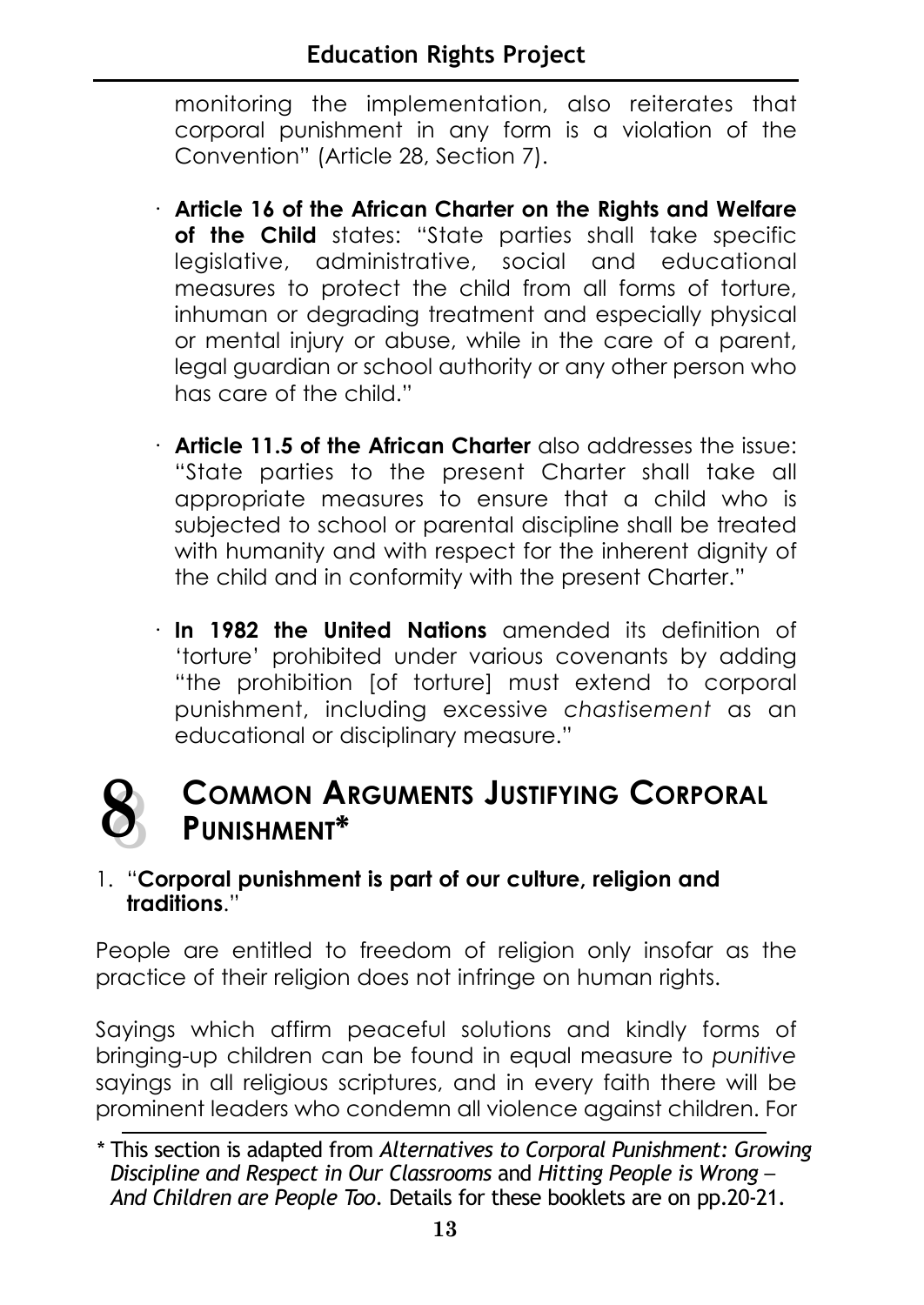#### **Corporal Punishment and Bullying**

example, reference to the 'rod' in the biblical saying, "Spare the rod and spoil the child" is interpreted by some, based on the original language and use of the term, to mean the rod of measurement, as in measuring the examples of good behaviour by the parent, and not as a rod for beating the child. A traditional and popular isiZulu saying is self-explanatory – "You don't build a family with a stick."

We need to accept that there are a number of discriminatory practices that might hide behind culture and religion. These practices could include the oppression of women and the beating of children. In some schools, initiation ceremonies are a tradition. New learners are expected to tolerate humiliating behaviour and bullying as part of their *socialisation* into the authoritarian discipline of the school.

While a full discussion of 'culture' is beyond the scope of this booklet, history has shown that culture is not frozen in time. It changes through history and reflects the human values that grow through time.

#### 2. **"I was hit when I was a child – it did me no harm. If it were not for my parents and teachers physically punishing me, I would not be here today."**

There are many examples of individuals who were not hit as children who later became great successes, as well as even more examples of individuals who were hit who fail to fulfill their potential in later life. Corporal punishment does not affect everyone in the same way. Some people are more *resilient* and others more sensitive. For those who are more sensitive research has shown that corporal punishment causes long-term emotional scars. It could also lead to bullying behaviour because it sends out the message that it is acceptable to hurt others. Corporal punishment is also directly linked to future violent behaviour. But, like all areas of human behaviour, it does not cause this in all people.

While corporal punishment was used regularly in our country, societal attitudes change. In countries where corporal punishment has been stopped through changes in the law and suitable public education there is no evidence to show that disruption of schools or homes by unruly children has increased.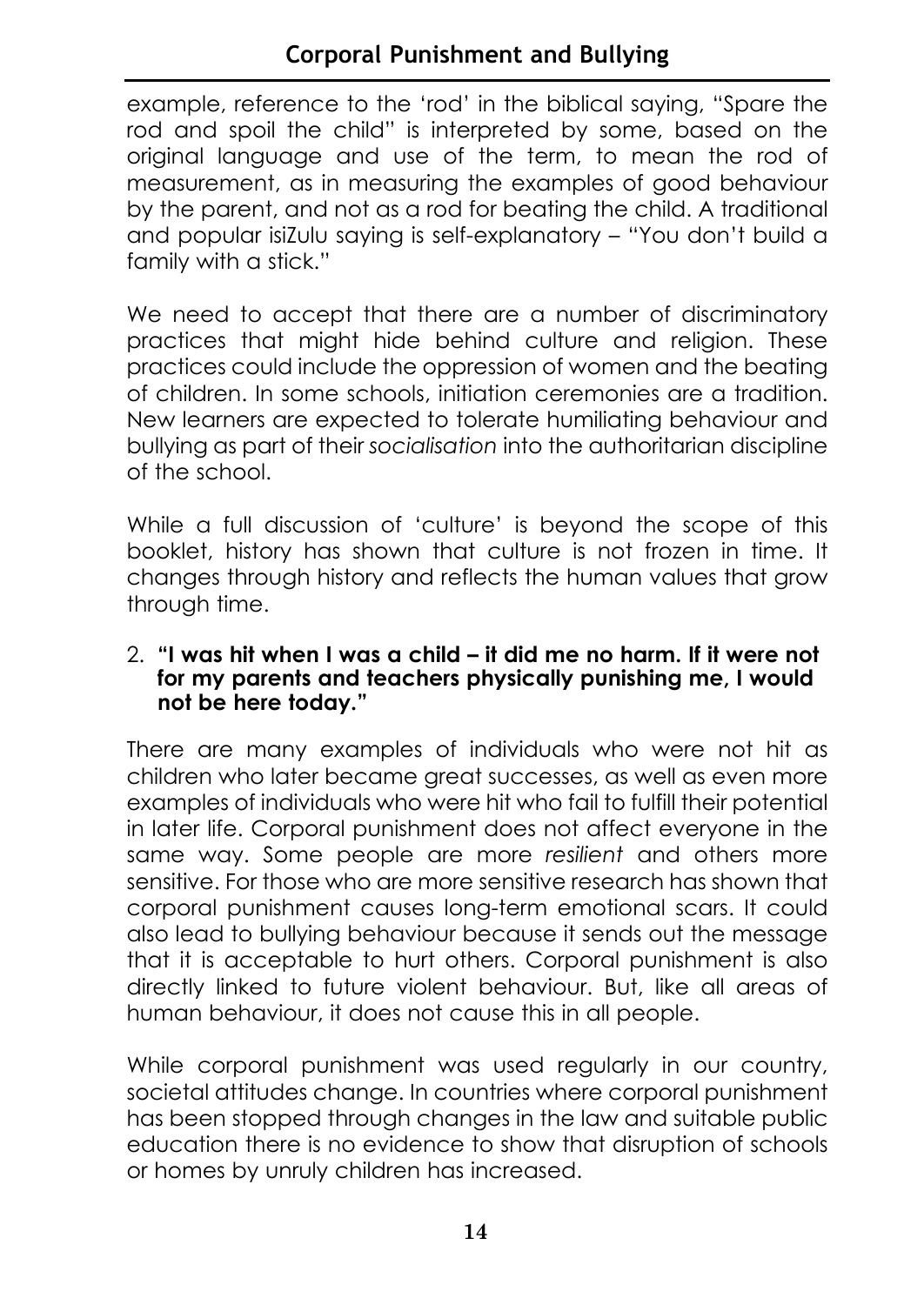#### 3. **"Schools need corporal punishment as a last resort against difficult children - a deterrent to discourage bad behaviour and encourage good work."**

This view claims that while corporal punishment may not be good for 'normal' children, it is a necessary strategy for 'difficult children'. The problem with this argument is that the very children who make you 'tear your hair out' are the ones who show the worst long-term impact from corporal punishment. Quite often these children's disruptive behaviour is a sign of other serious problems, perhaps at home. While corporal punishment is seen as a 'quick fix' it does not get to the root of the problem and does not solve it for all time.

It does not work as a deterrent – most often the same children are beaten for the same offences over and over again. Some learners even boast about it – wearing it as a badge of courage among their *peers*. Learners focus on the beating not the reasons behind the beating. Educators who are committed to run classrooms with non-violent and child centred approaches to classroom discipline have the fewest problems over time.

#### 4. "**Corporal Punishment is a minor issue compared to issues of survival and many fundamental rights of children that are violated all the time."**

In our country where millions of children suffer for lack of enough food, shelter, medical care and education, even those most concerned with children's rights may argue that corporal punishment is a relatively minor problem that should wait for later to be sorted out. The point is that the ending of corporal punishment should be struggled for together with the struggle to achieve other equally important rights. Just as challenging violence against women has been a central part of their struggle for equality, so it is with children. Challenging corporal punishment is important to improving their position as people and asserting their rights to participation as well as protection.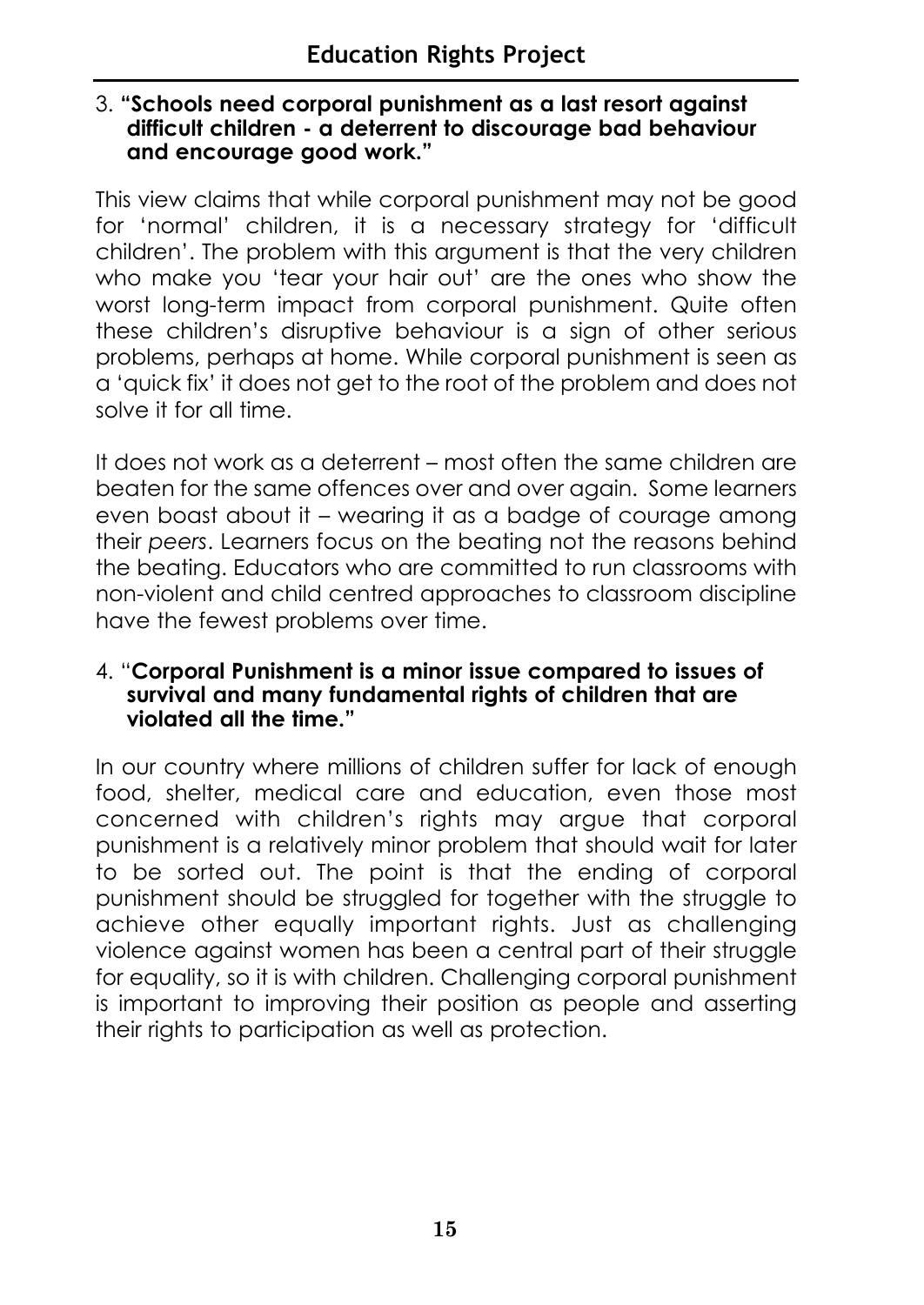#### 5. **"There is a big difference between a cruel beating and corporal punishment used in a controlled way by a parent or a principal. This is not dangerous, causes little pain and cannot be called abuse. It is a way of instilling respect."**

Under apartheid, corporal punishment was 'regulated' in terms of who should use the punishment, the number of 'cuts' boys and girls were given, the kind of cane that should be used, what *misdemeanour* justified corporal punishment and where it should be given. These regulations were seldom followed. More importantly, the punishment was not effective – the same children were beaten for the same offences over and over again.

For educators it discouraged the search for alternative means of discipline and became a crutch to depend on. For learners corporal punishment sent out the signal that violence is an acceptable way to express dissatisfaction and a legitimate way of resolving disagreements. It also tended to develop aggressive hostility as opposed to self-discipline. Respect is nurtured when pupils appreciate that educators have skills and knowledge that they can learn from or have qualities they can admire or *emulate*. The ability to frighten or bully scarcely instills respect. Corporal punishment also reduces the ability of vulnerable children to concentrate, undermines their self-confidence and causes a general dislike or fear of schooling.

There is a view that psychological ill treatment in the form of humiliation, insults and intimidation may even be more harmful in the long term than a swift smack. Yet those who physically ill-treat learners are predictably also mistreating them psychologically. There is no doubt that psychological abuse is highly undesirable. The point is not to substitute one for the other. In any case 'minor' corporal punishment can cause unexpected injury and 'mild' punishment may have to increase because it is so ineffective. The little smack thus becomes spanking which then becomes beating. Hitting children is dangerous because children are fragile. Ruptured ear-drums, damaged eyes, brain damage, amputated limbs and even death have been recorded in our country over the past eleven years. Parents found guilty of serious assault often explain that the ill-treatment of their child began as 'mild' beating.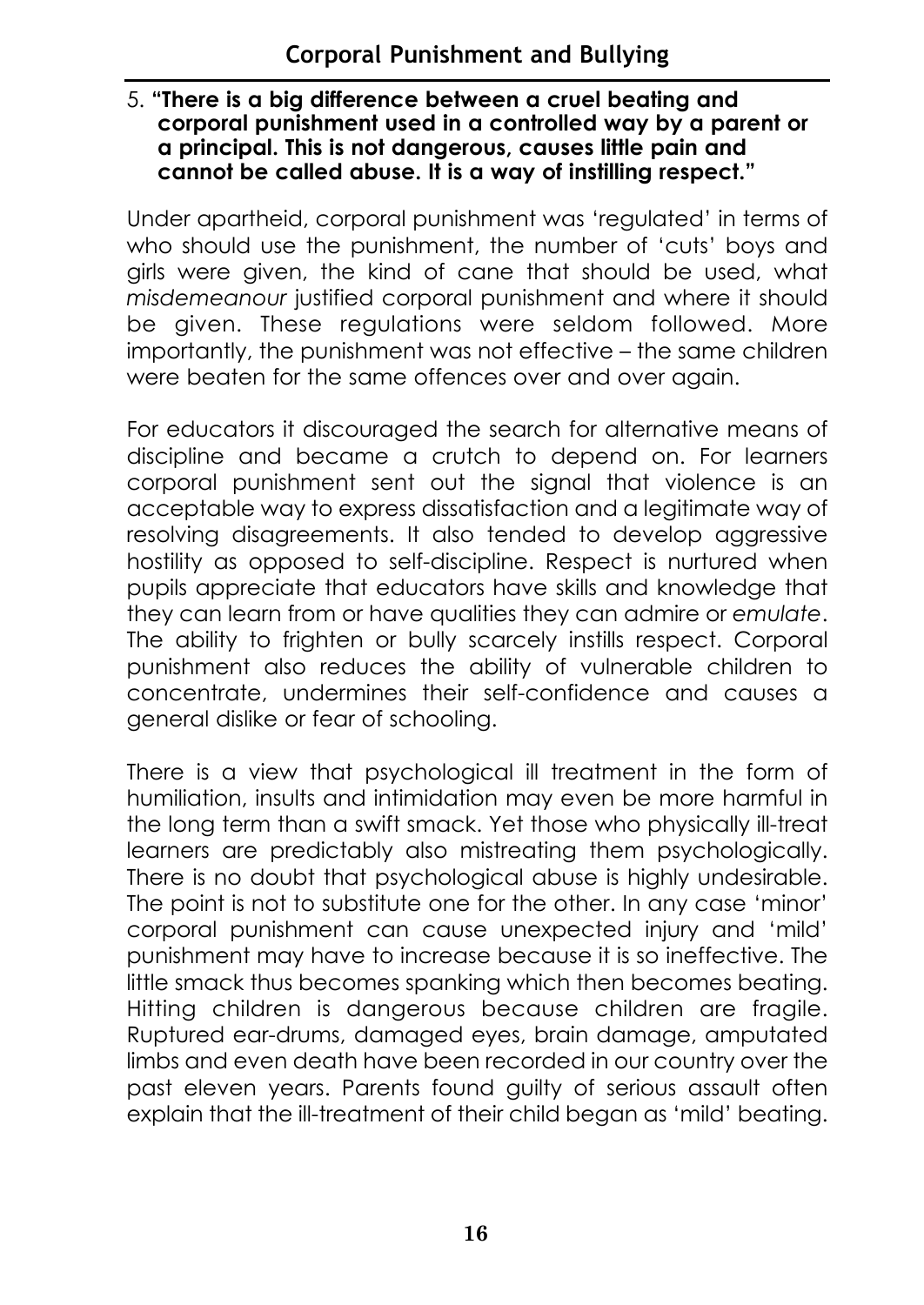#### **ARE THERE ALTERNATIVES TO CORPORAL PUNISHMENT? ninenine**

The majority of educators in our country have found ways of encouraging self-discipline amongst learners without resorting to either physical or psychological punishment. There are a number of books and guides, which provide many practical ideas, methods and techniques for parents and educators who are searching for useful alternatives to corporal punishment. We have listed some of these books and manuals at the end of this booklet. If you have difficulty in obtaining these books please contact the ERP.

Efforts to transform discipline in classrooms can be most effective if the whole school is involved. One of the ways of getting the whole school involved in developing a better system for discipline is through a process of adopting a code of conduct

#### **What is the purpose of a school Code Of Conduct?**

A schools code of conduct is a commitment by learners, educators, and parents to a set of rules whose primary purpose is to create a safe, supportive and productive schooling environment.

#### **Who makes a school Code Of Conduct?**

The responsibility to create a school code of conduct rests with a School Governing Body (SGB). Since this is such an important document that will affect everyone in the school, the law requires that the SGB specifically consult with educators, parents and **learners** when drawing up a code of conduct.

Most codes of conduct talk mostly about what learners must or must not do. It is obvious that if learners are expected to follow certain rules or to behave in a certain way, they must be part of designing such rules.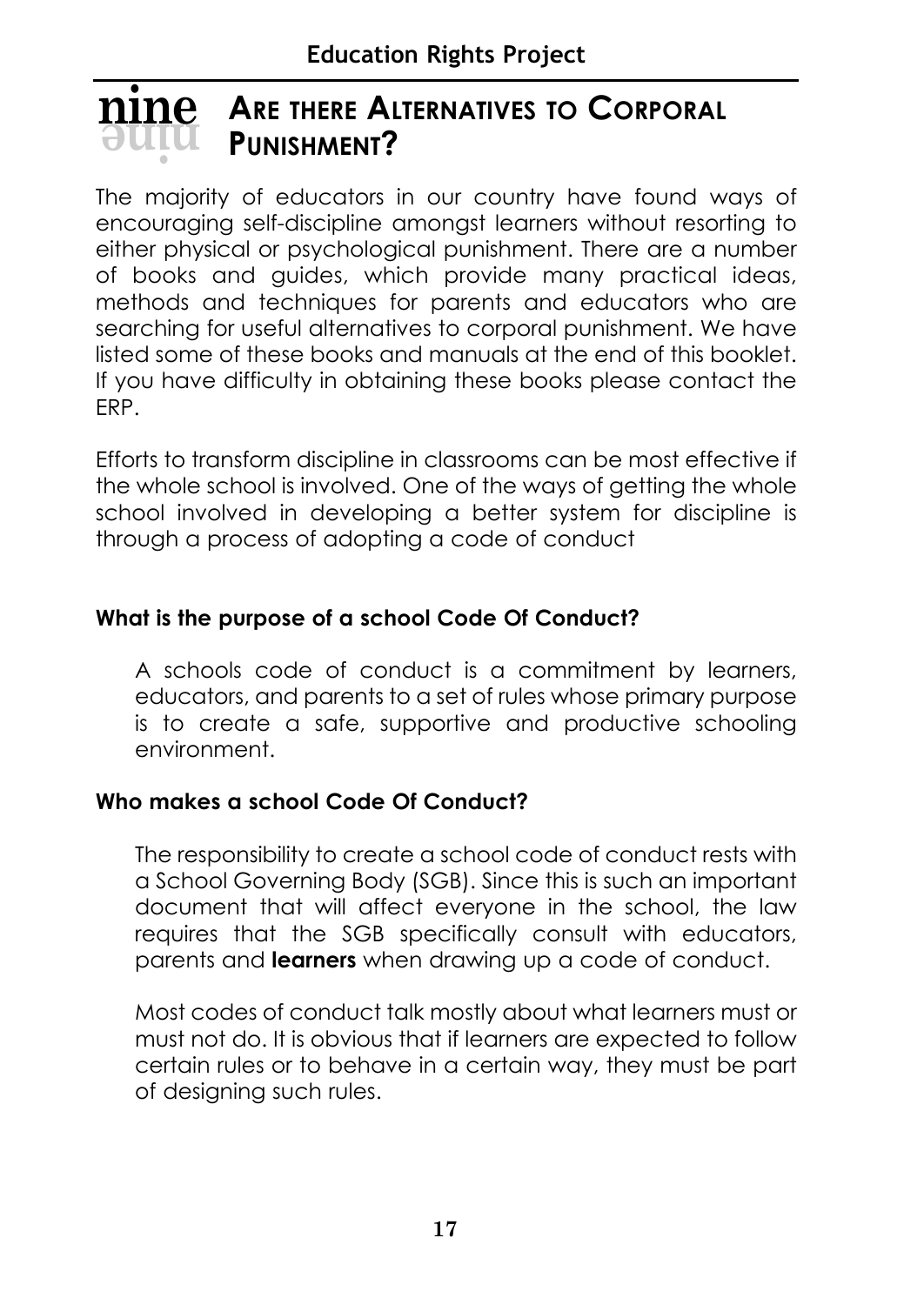#### **What laws must a school Code of Conduct follow?**

A school code of conduct cannot be in opposition/contradiction to the country's Constitution. This means that, for example, a school code of conduct cannot unfairly discriminate on the basis of gender, colour or religion.

All the actions of the school at all times - towards learners, parents, or educators - must respect the Constitutional principles of protecting **human dignity**, **equality** and **freedom**.

A school code of conduct cannot be in opposition to provincial and national laws, regulations and guidelines. This means, for example, a school **cannot** decide that it will practice corporal punishment.

#### **Breaking of the school Code of Conduct**

It is important that schools make available to all learners the school's code of conduct. Learners cannot be expected to follow rules that they have not seen, discussed and agreed to.

It is a good idea for every school to begin the year by revisiting the school's Code of Conduct in order to inform learners about it, and get their views and their agreement to follow the Code of Conduct.

The school code of conduct must spell out what is an offence and what corrective action will be taken. This ensures that disciplinary action against learners is transparent and fair. Everyone will know what actions will be taken against them for certain offences.

Serious offences that may warrant suspension and expulsion are determined and published in the government gazette by a Member of Executive Council (MEC) responsible for education.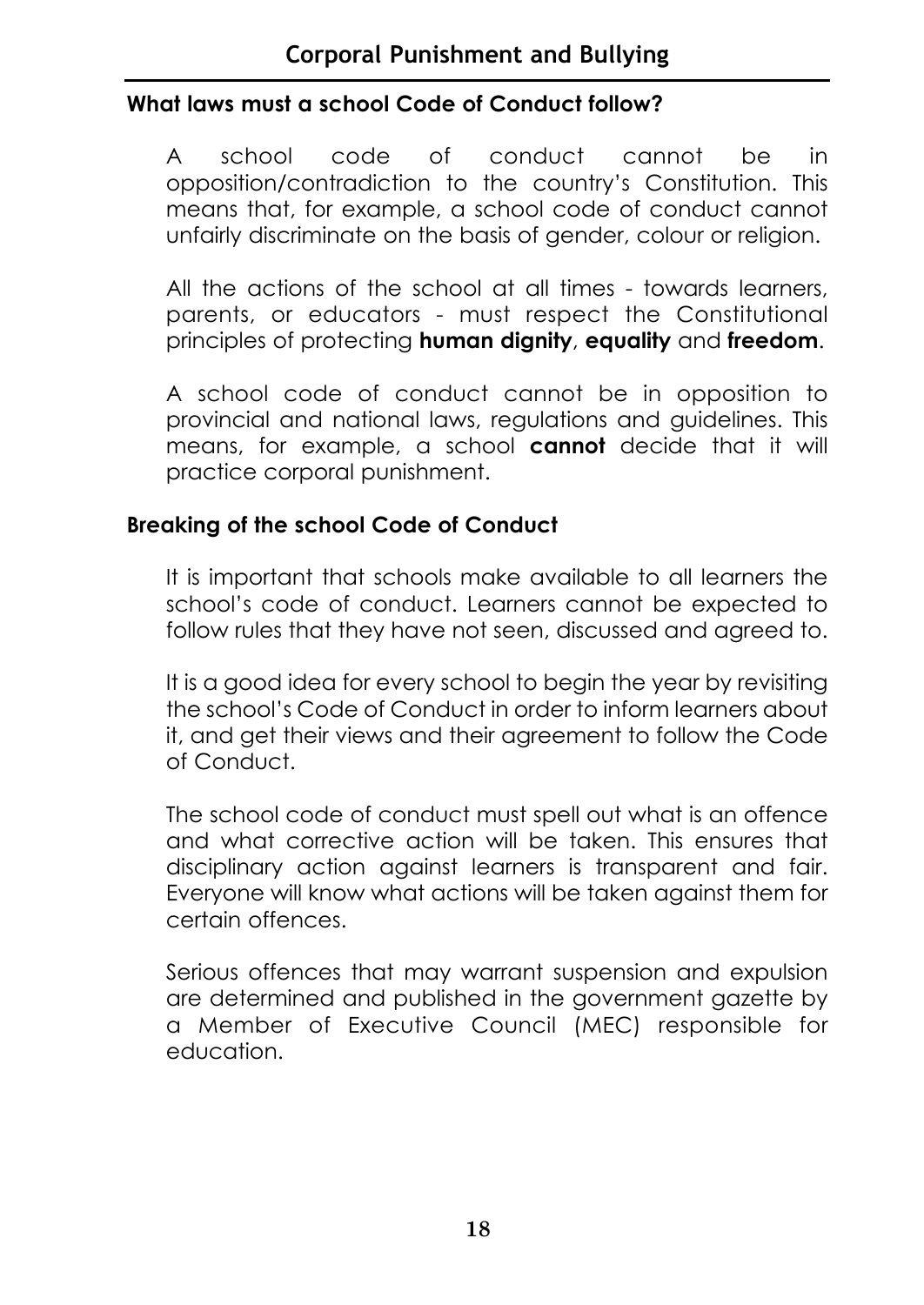#### **The right to representation**

If a serious offence is thought to have been committed, that learner has a right to be represented by a lawyer, a learner representative, a trusted educator, parent or any other member of the community that the learner has confidence in.

#### **Suspension from school**

It may become necessary to suspend a learner from school for a serious offence such as sexual harassment or violence. A suspension is meant to be a corrective measure rather than a punitive one.

However, a school cannot suspend a learner for **more than one week** at a time. The school must take into account the right of that learner to an education. This might mean making class and homework available to the learner while on suspension.

#### **Expulsion from school**

After a properly organised disciplinary hearing, where a learner concerned had representation, the school may decide to expel the learner for a very serious offence.

If the school is thinking of expelling a learner, it must inform the Head of Department in the Provincial Department of **Education** 

If the learner who is expelled from school is subject to compulsory school attendance – is between the age of 7 and 15 (grade 1 to 9) – the Head of Department in the province must make an alternative school arrangement.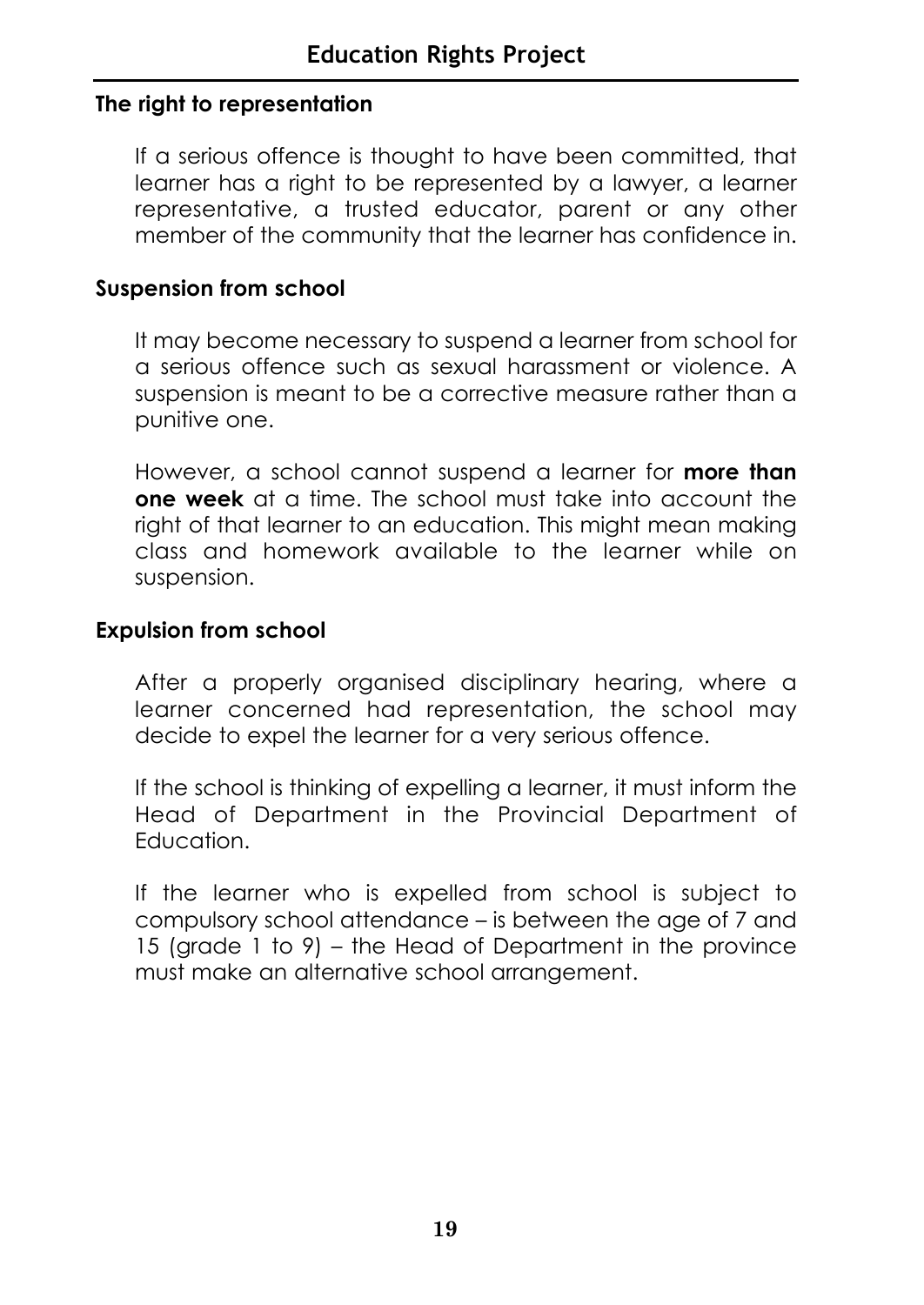# **HELPFUL BOOKS AND WEBSITES ON 10 10 ALTERNATIVES TO CORPORAL PUNISHMENT AND BULLYING**

The following books and websites provide useful information and practical alternatives to physical and degrading forms of punishment:

*All Children Can Learn: A South African Handbook on Teaching Children with Learning Difficulties*. Winkler G, Modise M and Dawber A. 1998. Francolin Publishers Ltd.

*Alternatives to Corporal Punishment: Growing Discipline and Respect in our Classrooms*. Porteus K, Vally S and Ruth T. 2001. Heinemann.

*Discipline in Schools: Discipline in a Culture of Human Rights*. Brenda Sonn. 1999. Via Africa.

*Education for Democracy: Be a Change Agent in your School*. Teachers' Trust, South African Human Rights Commission and the South African Democratic Teachers' Union. 2000. Teachers' Trust.

*Protecting Your School from Violence and Crime: Guidelines for Principals and School Governing Bodies*. Independent Projects Trust.

*The Anti-Bullying Handbook*. Sullivan K. 2000. Oxford University Press. (Case studies and questionnaire adapted from this book).

The following guidelines can be obtained free of charge from the Department of Education offices:

*Ngizo Ku Shaya Wena*! A series of guidebooks for educators on discipline in schools. Vally S and Porteus K. 2000. Department of Education.

*Alternatives to Corporal Punishment, the Learning Experience: A Practical Guide for Educators*. 2000. Department of Education.

#### **Useful Websites**

www.endcorporalpunishment.org www.disciplinehelp.com www.parentingweb.com www.indigenet.unisa.edu.au/bullying/guide.html www.caper.com.au/peacepack.htm www.bullybeware.com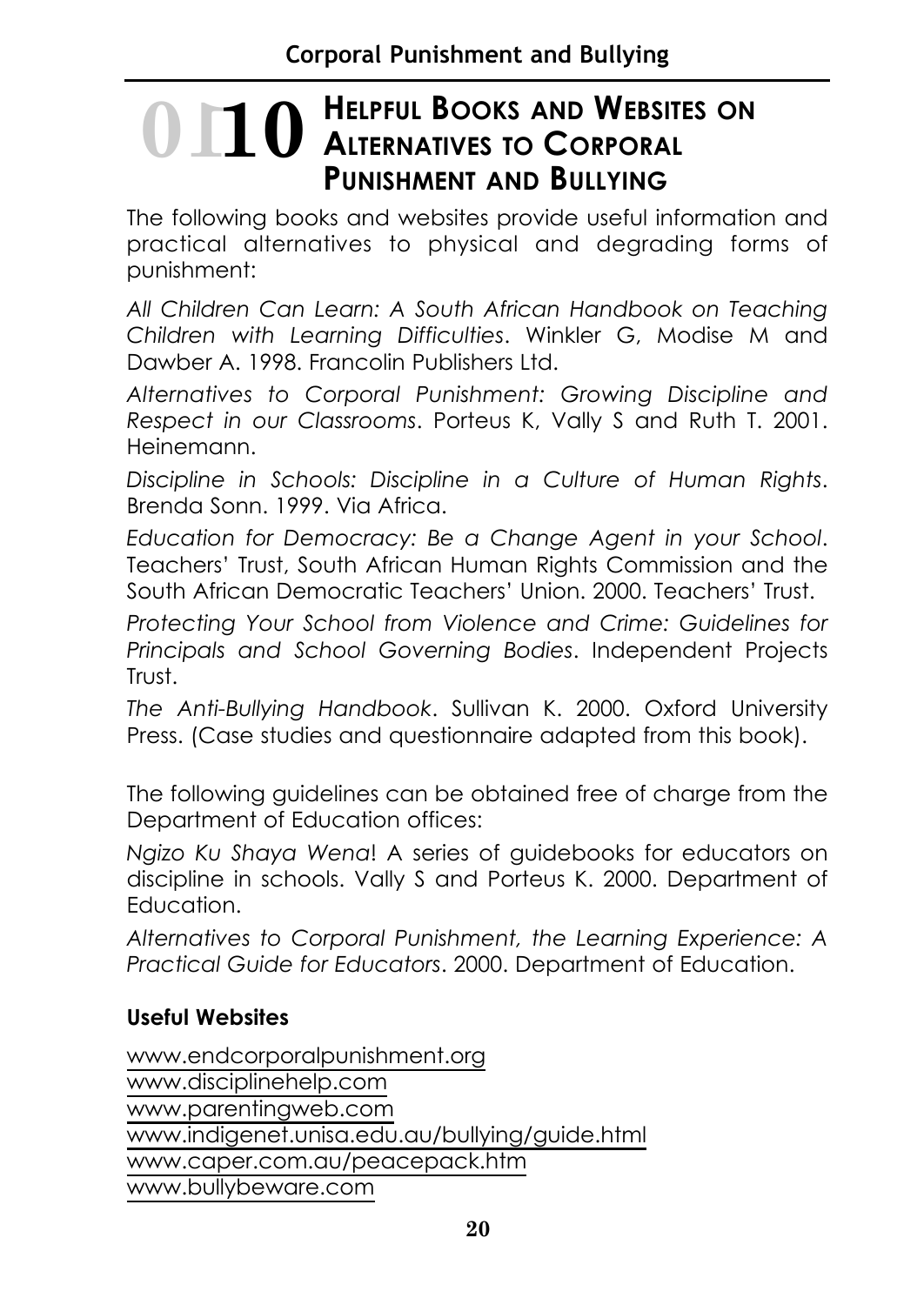#### **Other Useful Material**

*Hitting Children is Wrong. A Plea to End Corporal Punishment in South Africa*. 2002. Save the Children Sweden.

*Hitting People is Wrong- and Children Are People Too. A Practical Handbook for Organisations and Institutions Challenging Corporal Punishment*. 2003. Global Initiative to End All Corporal Punishment of Children and Save the Children Sweden.

*Article 19* is a dedicated journal highlighting issues related to all forms of corporal punishment of children. It seeks to promote positive forms of discipline and the abolition of corporal punishment to ensure the realisation of children's rights to dignity and physical integrity. It is published every four months by the Children's Rights Project at the Community Law Centre, University of the Western Cape. Copies can be obtained by contacting Jacqui Gallinetti or Daksha Kassan at (021) 959 2950 or by sending an email to jgallinetti@uwc.ac.za or dkassan@uwc.ac.za

*Ending Corporal Punishment of Children in South Africa.* 2005. Save the Children Sweden

| <b>USEFUL ORGANISATIONS</b><br>eleven                   |                                                                                                                   |                                |  |
|---------------------------------------------------------|-------------------------------------------------------------------------------------------------------------------|--------------------------------|--|
| National<br><b>Organisations</b>                        | <b>Services Rendered</b>                                                                                          | <b>Telephone</b><br>number     |  |
| Agisanang<br>Domestic Abuse<br>Prevention &<br>Training | Telephonic and face to<br>face counselling as well<br>as group therapy.                                           | $(011) 786 - 6608$<br>885-3305 |  |
| Centre for the<br>Study of Violence<br>& Reconciliation | Face to face counselling<br>and emergency crisis<br>counselling. Training<br>programmes dealing with<br>violence. | $(011)$ 403-5650               |  |
| Child Line                                              | Provides telephonic<br>counselling and clinical<br>services to children and<br>their families and also            | 0800 055555                    |  |

# **USEFUL ORGANISATIONS**

(011) 786-6608 or

| 21                                    |                                                                                                                                                                 |                          |
|---------------------------------------|-----------------------------------------------------------------------------------------------------------------------------------------------------------------|--------------------------|
| <b>Child Protection</b><br>Unit       | Division of South African<br>Police Services specialist<br>unit.                                                                                                | (012) 393-2359/<br>62/63 |
| Child Line                            | Provides telephonic<br>counselling and clinical<br>services to children and<br>their families and also<br>short-term intervention<br>therapy. Toll-free number. | 0800 055555              |
| Study of Violence<br>& Reconciliation | counselling. Training<br>programmes dealing with<br>violence.                                                                                                   | $(011)$ 403-5650         |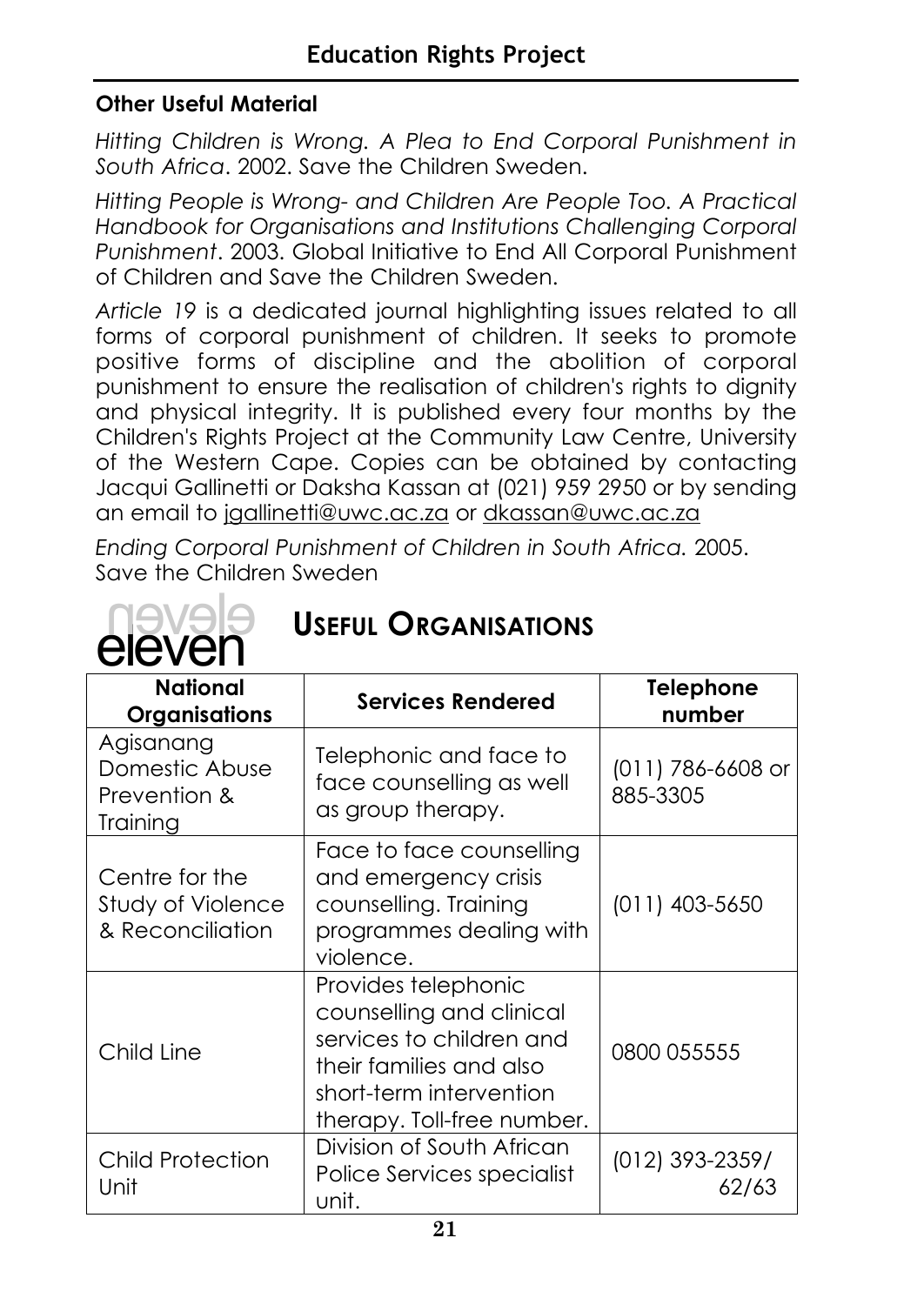#### **Corporal Punishment and Bullying**

| Legal Resources<br>Centre (LRC) -<br>National                                     | Public interest law centre,<br>general legal advice.                                                                                                              | $(011)$ 403-0902                        |
|-----------------------------------------------------------------------------------|-------------------------------------------------------------------------------------------------------------------------------------------------------------------|-----------------------------------------|
| Resources Aimed<br>at the Prevention<br>of Child Abuse<br>and Neglect<br>(RAPCAN) | Advice, training, resources<br>and counselling on child<br>abuse.                                                                                                 | (021) 448 9034                          |
| South African<br>Human Rights<br>Commission                                       | Deals with all cases<br>involving human rights<br>abuse.                                                                                                          | National<br>Office:<br>$(011)$ 484-8300 |
| S A National<br>Council for Child &<br><b>Family Care</b>                         | The co-ordinating body for<br>177 affiliated child welfare<br>societies, organisations and<br>community outreach<br>projects.                                     | (011) 492-2950                          |
| Save the Children<br>Sweden                                                       | Fights for children's rights.<br>Influences public opinion on<br>physical and humiliating<br>punishment and supports<br>children at risk throughout<br>the world. | $(012)$ 341-1186                        |

#### **The Department of Education Contact Details**

| <b>Province</b>          | <b>Telephone Number</b>       |
|--------------------------|-------------------------------|
| Eastern Cape             | (040) 608-4230                |
| Free State               | (051) 404-4911/8434           |
| Gauteng                  | $(011)$ 355-0597              |
| Kwazulu-Natal            | $(031)$ 274-4013              |
| Limpopo                  | (015) 290-7600/7661           |
| Mpumalanga               | $(013)$ 766-5300              |
| National                 | (012) 312-5420/5465/5377/5428 |
| Northern Cape            | (053) 839-6500                |
| North West               | (018) 387-3424/5              |
| Safe Schools Call Centre | 0800 45 46 47                 |
| <b>Western Cape</b>      | (021) 467-2577                |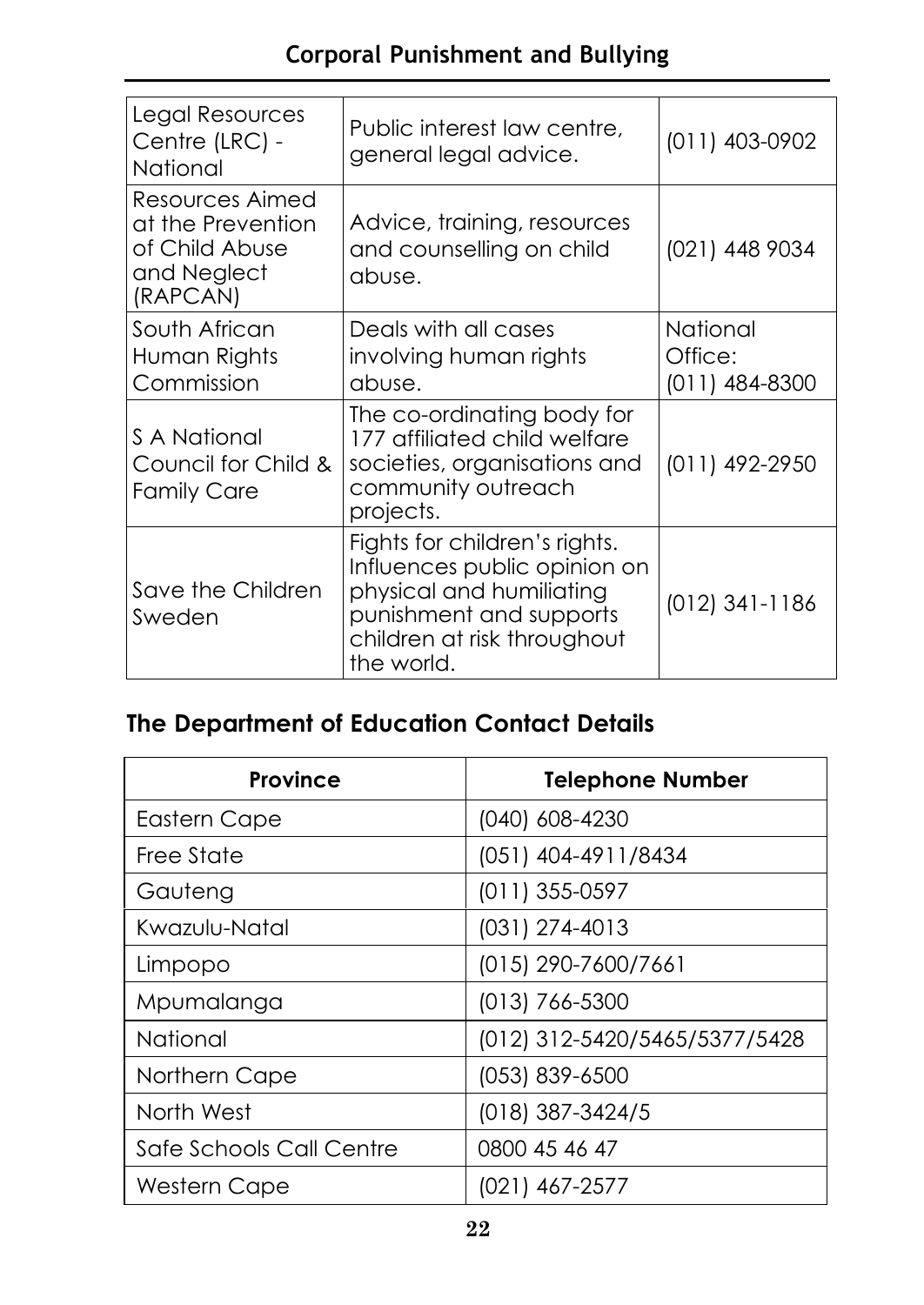# **MODEL QUESTIONNAIRE ABOUT SCHOOL**  $12$  **12 MODEL Q**

This school takes bullying very seriously and we wish to know how much bullying is taking place in the school. Bullying can be hitting, kicking, or the use of force in any way. It can be teasing, making rude gestures, name calling or leaving you out. Bullying means to hurt, either physically or psychologically so that you feel very bad.

This is an anonymous questionnaire. This means that you can answer the questions but don't have to let us know who you are. There is a blank space for your name, however, so if you are having a problem with bullying you may wish to put your name in so that we can help you to sort it out. If you do this, it will be kept confidential. We will not give any information to anyone or do anything without your agreement.

Name:

|                                                                                                                                                                                                                         | (give your name only if you wish)                                                                                        |
|-------------------------------------------------------------------------------------------------------------------------------------------------------------------------------------------------------------------------|--------------------------------------------------------------------------------------------------------------------------|
| 1. Are you a boy or girl?                                                                                                                                                                                               | girl<br>boy                                                                                                              |
| 2. How old are you?                                                                                                                                                                                                     |                                                                                                                          |
| 3. Which grade are you in?                                                                                                                                                                                              |                                                                                                                          |
| following boxes):<br>once in<br>never<br>a while                                                                                                                                                                        | 4. Since I have been at school, I have been bullied (tick one of the<br>about once<br>more than<br>a week<br>once a week |
| each category)                                                                                                                                                                                                          | 5. I have been bullied in the following ways (write yes or no for                                                        |
| · Hitting (punching, kicking, shoving)<br>$\cdot$ Mean teasing<br>· Purposely left out of things<br>· Had my things damaged or stolen<br>· Was horribly sworn at<br>$\cdot$ Had offensive sexual suggestions made to me | A knife or a gun or some kind of weapon was used on me                                                                   |

- · Had a nasty racial remark made to me
- \* Adapted from *The Anti-Bullying Handbook,* details on p.20*.*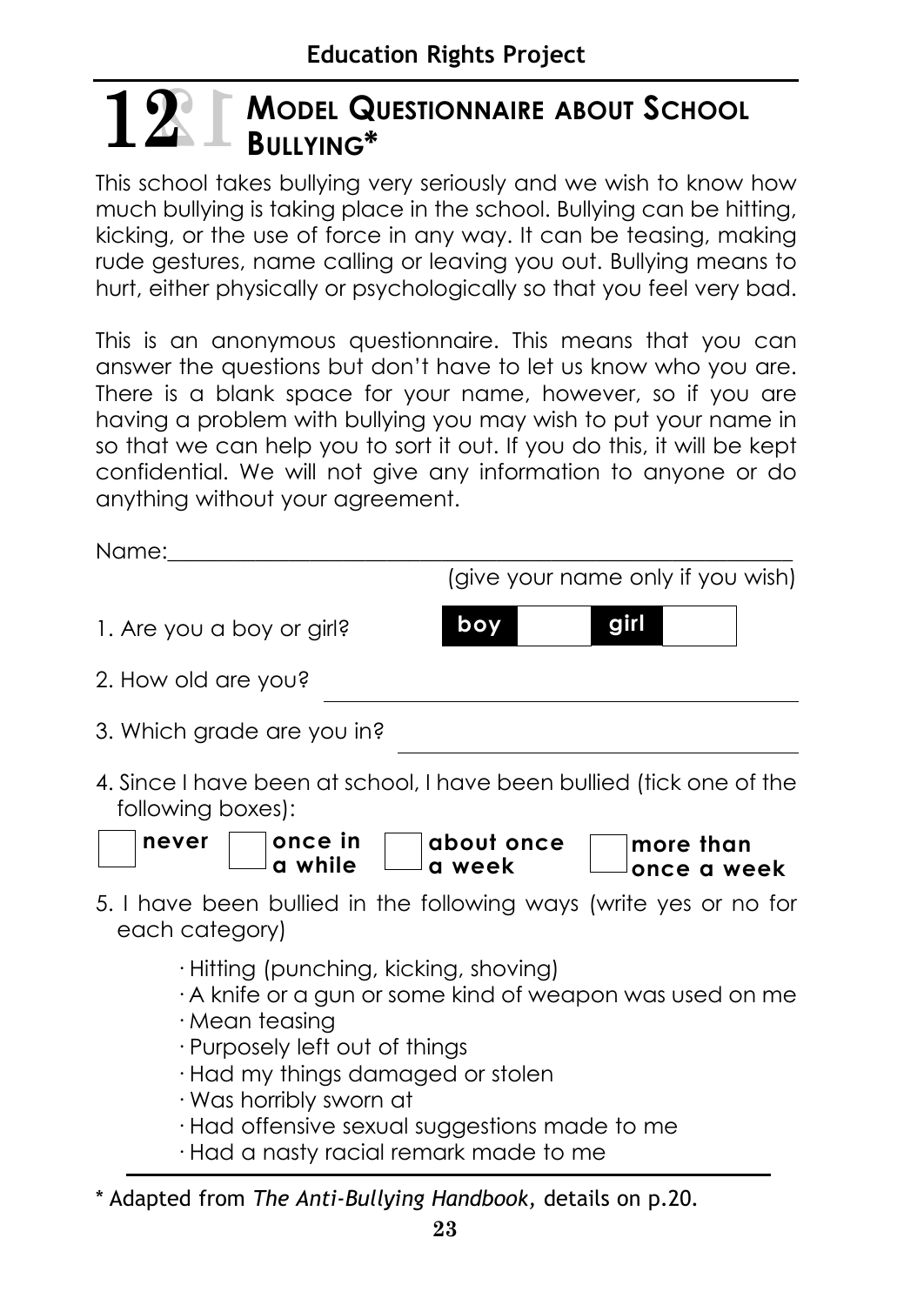- · Received nasty (poisonous) letter/s
- · Someone said nasty things to make others dislike me
- · Had untrue and mean gossip about me
- · I was threatened
- · Had rude gestures or mean faces made at me
- $\cdot$  Anything else (write it in here)
- 6. Since I have been at school, I have bullied someone (tick one of the following boxes):



- 7. I have bullied someone in the following ways (repeat same list as 5. above)
- 8. Since I have been at school, I have seen bullying take place (tick one of the following boxes):

| ∣never | ⊺once in       | about once | more than          |
|--------|----------------|------------|--------------------|
|        | $\Box$ a while | └─a week   | $\Box$ once a week |

- 9. I have watched or have heard about the following types of bullying (answer to the same list as 5. above)
- 10. Tick all the places where you have been bullied or have seen bullying take place:
	- · In the playground
	- · In the corridors
	- · In the classroom
	- · In the toilets
	- · On the way to school
	- · On the way home from school
	- · On the bus/train/taxi
	- · Anywhere else? \_\_\_\_\_\_\_\_\_\_\_\_\_\_\_\_\_\_\_\_\_\_\_\_\_\_\_\_\_\_
- 11. Where are the 'danger spots' where most bullying takes place? Please list these:

| 2  |  |
|----|--|
| 3. |  |
| 4  |  |
| 5  |  |
|    |  |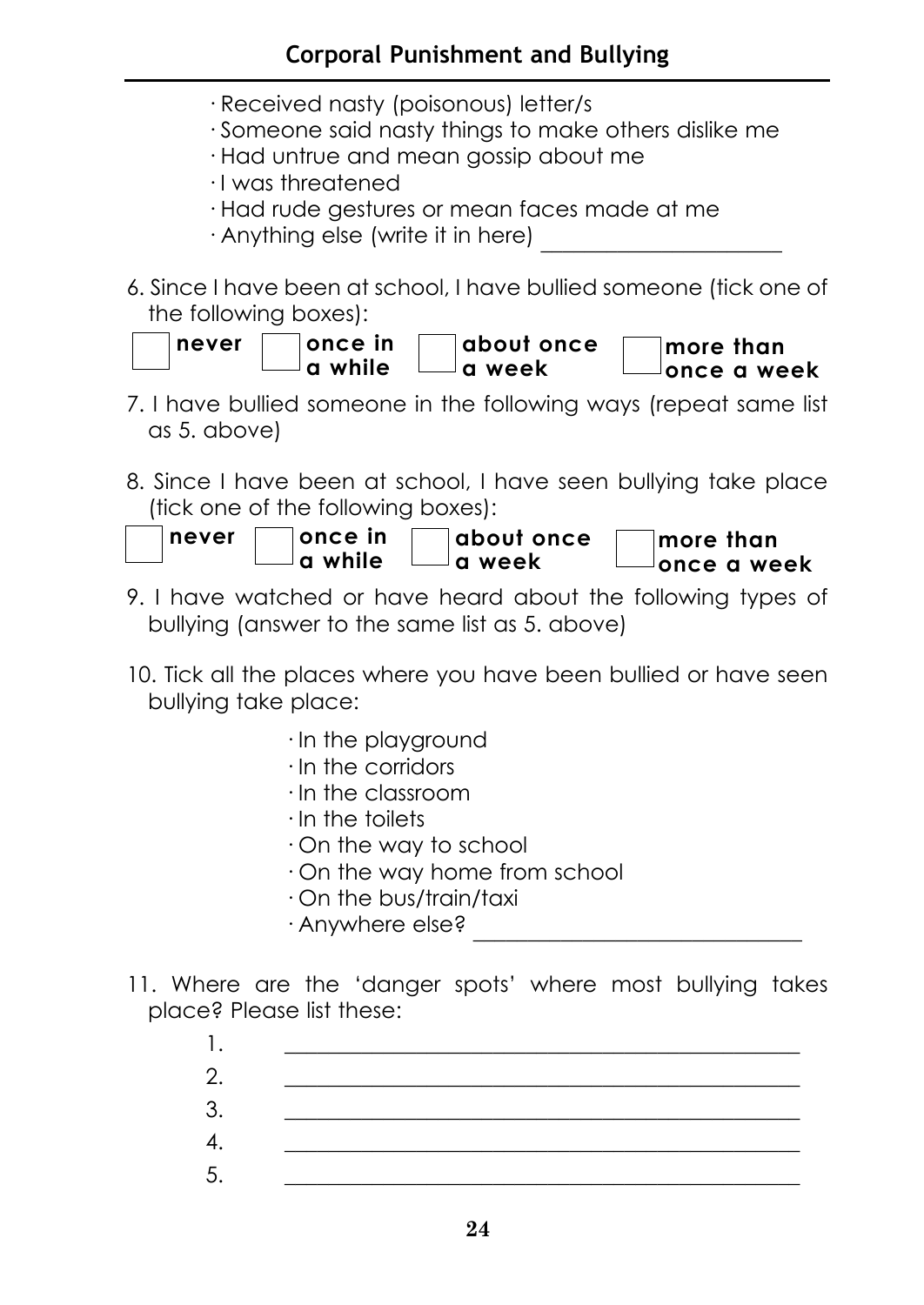#### **MODEL HIGH SCHOOL BULLYING POLICY thirteen thirteen**

#### **Rationale**

(Name of School) High School actively seeks to provide a learning environment that is safe from intimidation.

#### **Purpose**

To outline strategies for staff to help students to prevent social, emotional and physical intimidation.

#### **Guidelines**

- · Staff should treat any report of bullying seriously.
- · Staff should first listen to the student or students, and make such enquiries as may be necessary to clarify exactly what has been happening.
- · The student(s) should be assured that they have acted correctly in reporting the bullying.
- · The staff member should make a written summary of the information and pass it on to the grade teacher, deputy principal or principal as appropriate.
- · The staff member should attempt to give advice on how to deal with any repeat incidents that may happen before the intimidation can be dealt with.
- · Follow-up should be discussed with the student. It is important that the staff member checks a week or so later with both the student and the person to whom the information was sent.
- · In cases of serious intimidation, parents/guardian of both (all) students are to be contacted.
- · An anti-bullying programme should be run with each class.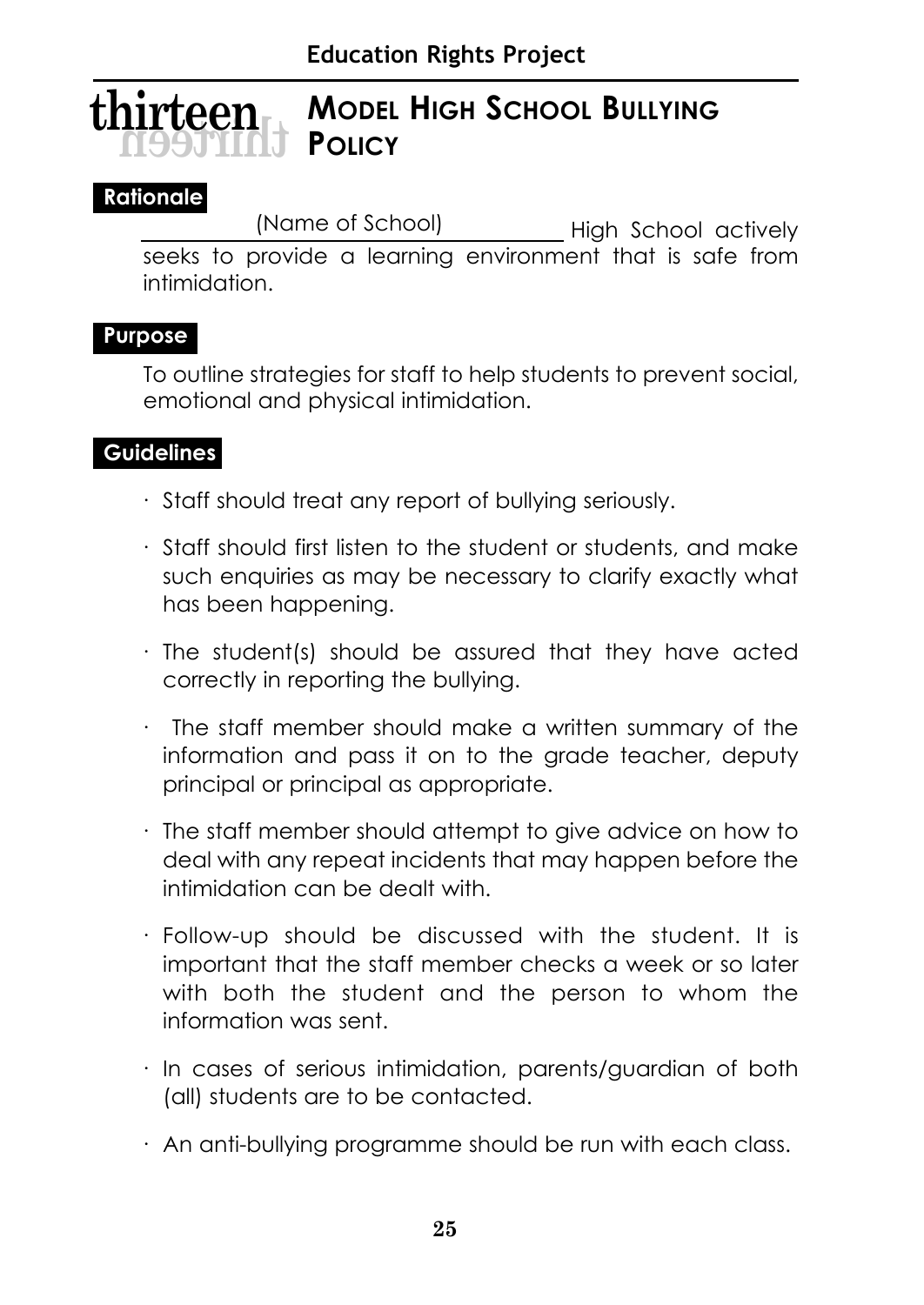## **WORD LIST 14 14**

- **homophobia** dislike of those sexually attracted to their own sex; dislike of homosexuals/gays/lesbians
- **authoritarian** a system of principles which favours unquestioning obedience to authority

**psychological** 

**punishment** punishment through humiliation, or insults which relate to the mind or emotions as opposed to physical or corporal punishment

**trauma** in this case, emotional shock caused, for example, when you lose someone you love or when you have been abused

- **adolescence** a period in your life between childhood and adulthood
- **siblings** brothers and sisters who have the same parents
- **chastisement** punishment
- **peers** those of your own status. As a student, your 'peers' are other students.
- **punitive** inflicting or tending to inflict punishment
- socialisation a process through which society and its institutions (the family, the media, schools, religion) contributes to the development of a person's ideas, values and action
- **resilient** in this case, said of a person who recovers quickly from being punished or hurt
- **misdemeanour** breaking a rule is called a misdemeanour; an offence or misdeed
- **emulate** someone who tries to equal, imitate or copy another one's behaviour